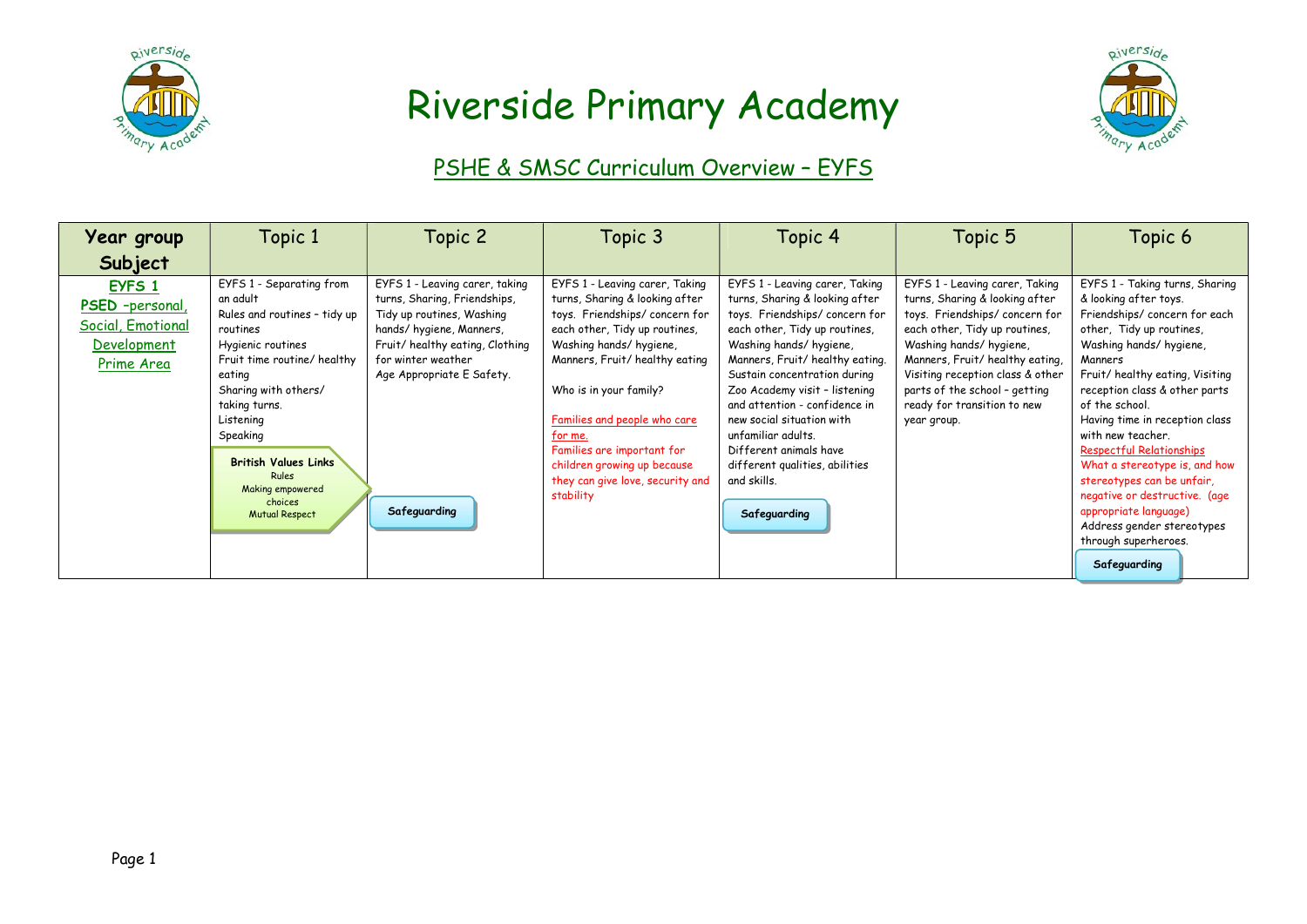



| EYFS <sub>2</sub><br>PSED -personal<br>Social, Emotional<br>Development<br>Prime Area | EYFS 2 - New Friends /<br>new teachers<br>Our new school / routines<br>Keeping healthy - balancing<br>eating treats with a good<br>diet. (It's allowed on<br>special occasions but not all<br>of the time).<br>Sharing and taking turns<br><b>Being Safe</b><br>What sorts of boundaries<br>are appropriate in<br>friendships with peers and<br>others (including in a<br>digital context).<br><b>British Values Links</b><br><b>Rules</b><br>Making empowered<br>choices<br><b>Mutual Respect</b> | EYFS 2 -Keeping healthy -<br>balancing eating treats with a<br>good diet. (It's allowed on<br>special occasions but not all of<br>the time).<br>What does it feel like to<br>receive a present?<br>What does it feel like to give<br>presents? What is kindness?<br>E Safety and safety on bonfire<br>night and Halloween / dark<br>nights.<br>Families and people who care<br>for me<br>Celebrating Weddings (a<br>formal and legal commitment)<br>and celebrating the arrive of<br>new babies in to a family<br>(adoption, fostering.)<br>EYFS 2 - Whole School E-<br>Safety Week<br><b>Respectful Relationships</b><br>Different types of bullying<br>(including cyberbullying), the<br>impact of bullying,<br>responsibilities of bystanders<br>(primarily reporting bullying to<br>an adult) and how to get help. | EYFS 2 - Taking turns<br>Sharina<br>Making friends/ showing<br>concern for others<br>Rules in the classroom<br>Rules in society<br>Families and people who care<br>for me.<br>The characteristics of healthy<br>family life, commitment to<br>each other, including in times<br>of difficulty, protection and<br>care for children and other<br>family members, the<br>importance of spending time<br>together and sharing each<br>other's lives.<br>Safer Internet Day<br><b>Respectful Relationships</b><br>Different types of bullying<br>(including cyberbullying), the<br>impact of bullying,<br>responsibilities of bystanders<br>(primarily reporting bullying to<br>an adult) and how to get help. | EYFS 2 - Care for the school<br>pets (rabbits, fish)<br>Care for tadpoles in the pond.<br>Care for your friends.<br>Look after children who do not<br>feel well or feel sad.<br>Names of baby animals and<br>animal roles and behaviours<br>(e.g elephants stay within a<br>family group / penguins look<br>after their eggs and their<br>young). Different animals have<br>different qualities, abilities<br>and skills. | EYFS 2 - Keeping safe - road<br>& water safety - RNLI<br>Sharing & turn taking -<br>kindness<br>Tidying up skills, Hygiene,<br>Making friends<br>Visiting Y1 for story time<br>getting ready for transition<br>to KS1.<br>Following more complex<br>instructions<br>Manners<br><b>Respectful Relationships</b><br>What a stereotype is, and how<br>stereotypes can be unfair,<br>negative or destructive. (age<br>appropriate language) | EYFS 2 - Keeping safe in the<br>sun & water.<br>Know that you belong to your<br>family and your family live in<br>England. Some other people<br>live in other countries.<br>Continue getting ready for<br>transition to KS1 - transition<br>day with new teacher |
|---------------------------------------------------------------------------------------|----------------------------------------------------------------------------------------------------------------------------------------------------------------------------------------------------------------------------------------------------------------------------------------------------------------------------------------------------------------------------------------------------------------------------------------------------------------------------------------------------|------------------------------------------------------------------------------------------------------------------------------------------------------------------------------------------------------------------------------------------------------------------------------------------------------------------------------------------------------------------------------------------------------------------------------------------------------------------------------------------------------------------------------------------------------------------------------------------------------------------------------------------------------------------------------------------------------------------------------------------------------------------------------------------------------------------------|------------------------------------------------------------------------------------------------------------------------------------------------------------------------------------------------------------------------------------------------------------------------------------------------------------------------------------------------------------------------------------------------------------------------------------------------------------------------------------------------------------------------------------------------------------------------------------------------------------------------------------------------------------------------------------------------------------|---------------------------------------------------------------------------------------------------------------------------------------------------------------------------------------------------------------------------------------------------------------------------------------------------------------------------------------------------------------------------------------------------------------------------|-----------------------------------------------------------------------------------------------------------------------------------------------------------------------------------------------------------------------------------------------------------------------------------------------------------------------------------------------------------------------------------------------------------------------------------------|------------------------------------------------------------------------------------------------------------------------------------------------------------------------------------------------------------------------------------------------------------------|
|                                                                                       |                                                                                                                                                                                                                                                                                                                                                                                                                                                                                                    | Safeguarding                                                                                                                                                                                                                                                                                                                                                                                                                                                                                                                                                                                                                                                                                                                                                                                                           | Safeguarding                                                                                                                                                                                                                                                                                                                                                                                                                                                                                                                                                                                                                                                                                               |                                                                                                                                                                                                                                                                                                                                                                                                                           | Safeguarding                                                                                                                                                                                                                                                                                                                                                                                                                            | Safeguarding                                                                                                                                                                                                                                                     |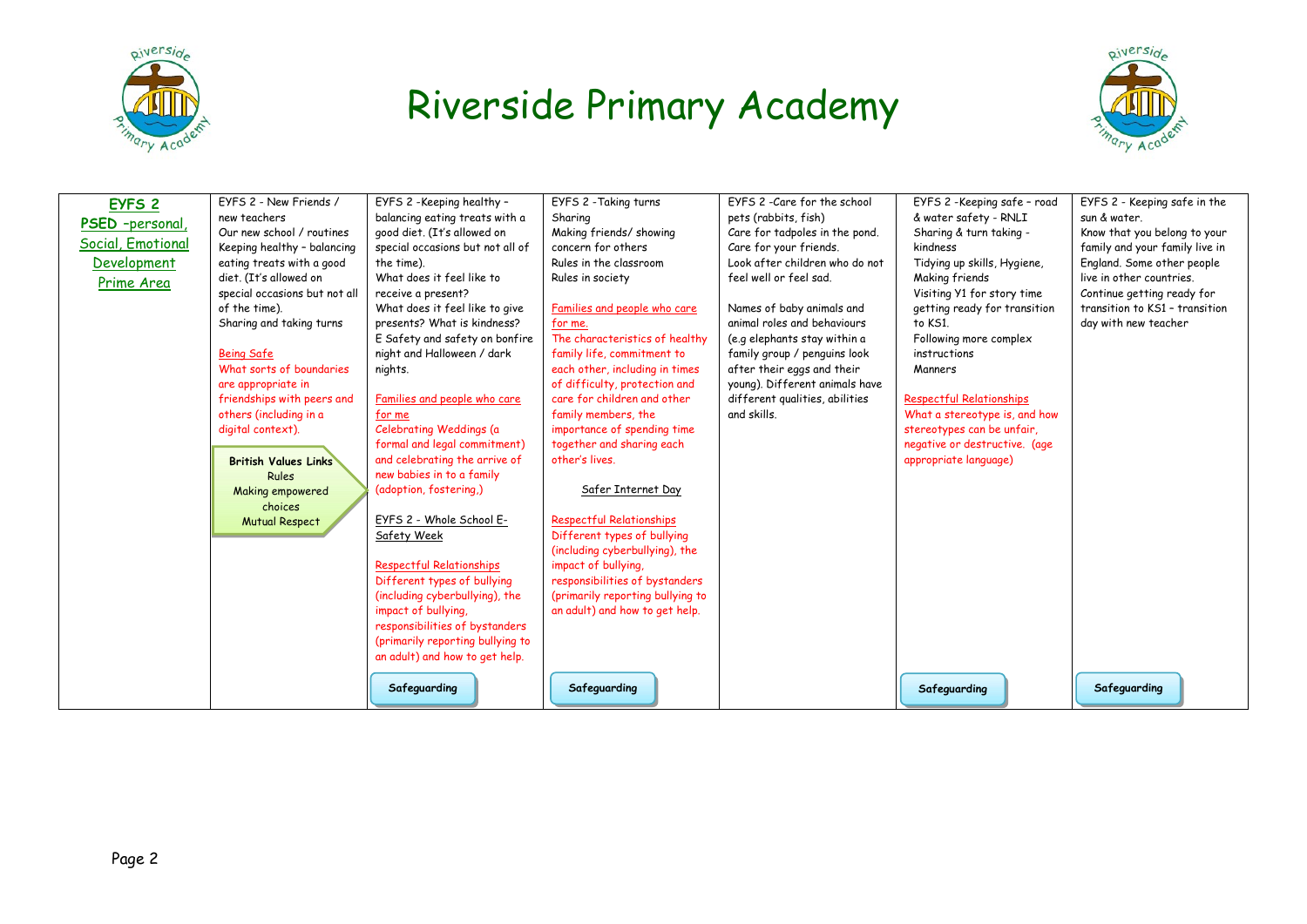



#### PSHE & SMSC Curriculum Overview - EYFS and Key Stage One

| Year group<br>Subject                                                                                                                        | Topic 1                                                                                                                                                                                                                                                                                                                                                                                                                                                                                                                                                                                                                                                                                                                                                                                                                                                                                                                                                                                                                                                                                                                                                                                 | Topic 2                                                                                                                                                                                                                                                                                                                                                                                                                                                                                                                                                          | Topic 3                                                                                                                                                                                                                                                                                                                                                                                                                                                                                                                                                         | Topic 4                                                                                                                                                                                                                                                                                                                                                                                                                                                                                                                                                                             | Topic 5                                                                                                                                                                                                                                                                                                                                                                                                                   | Topic 6                                                                                                                                                                                                                                                                                                                                                                                                                                                                                                                                                                |  |
|----------------------------------------------------------------------------------------------------------------------------------------------|-----------------------------------------------------------------------------------------------------------------------------------------------------------------------------------------------------------------------------------------------------------------------------------------------------------------------------------------------------------------------------------------------------------------------------------------------------------------------------------------------------------------------------------------------------------------------------------------------------------------------------------------------------------------------------------------------------------------------------------------------------------------------------------------------------------------------------------------------------------------------------------------------------------------------------------------------------------------------------------------------------------------------------------------------------------------------------------------------------------------------------------------------------------------------------------------|------------------------------------------------------------------------------------------------------------------------------------------------------------------------------------------------------------------------------------------------------------------------------------------------------------------------------------------------------------------------------------------------------------------------------------------------------------------------------------------------------------------------------------------------------------------|-----------------------------------------------------------------------------------------------------------------------------------------------------------------------------------------------------------------------------------------------------------------------------------------------------------------------------------------------------------------------------------------------------------------------------------------------------------------------------------------------------------------------------------------------------------------|-------------------------------------------------------------------------------------------------------------------------------------------------------------------------------------------------------------------------------------------------------------------------------------------------------------------------------------------------------------------------------------------------------------------------------------------------------------------------------------------------------------------------------------------------------------------------------------|---------------------------------------------------------------------------------------------------------------------------------------------------------------------------------------------------------------------------------------------------------------------------------------------------------------------------------------------------------------------------------------------------------------------------|------------------------------------------------------------------------------------------------------------------------------------------------------------------------------------------------------------------------------------------------------------------------------------------------------------------------------------------------------------------------------------------------------------------------------------------------------------------------------------------------------------------------------------------------------------------------|--|
|                                                                                                                                              | Physical Health and Well- Being - Mental Wellbeing<br>That mental wellbeing is a normal part of daily life, in the same way as physical health. That there is a normal range of emotions (e.g. happiness, sadness, anger, fear, surprise, nervousness) and scale<br>of emotions that all humans experience in relation to different experiences and situations. How to recognise and talk about their emotions, including having a varied vocabulary of words to use when<br>talking about their own and others' feelings. How to judge whether what they are feeling and how they are behaving is appropriate and proportionate. The benefits of physical exercise, time<br>outdoors, community participation, voluntary and service-based activity on mental wellbeing and happiness. That bullying (including cyberbullying) has a negative and often lasting impact on mental<br>wellbeing. Where and how to seek support (including recognising the triggers for seeking support), including whom in school they should speak to if they are worried about their own or someone else's<br>mental wellbeing or ability to control their emotions (including issues arising online). |                                                                                                                                                                                                                                                                                                                                                                                                                                                                                                                                                                  |                                                                                                                                                                                                                                                                                                                                                                                                                                                                                                                                                                 |                                                                                                                                                                                                                                                                                                                                                                                                                                                                                                                                                                                     |                                                                                                                                                                                                                                                                                                                                                                                                                           |                                                                                                                                                                                                                                                                                                                                                                                                                                                                                                                                                                        |  |
| Year 1<br><b>British Values Links</b><br><b>Mutual Respect</b><br><b>Rules</b><br>Individual Liberty -<br><b>Making Empowered</b><br>Choices | <b>Healthy Choices</b><br>Healthy eating and<br>staying healthy.<br>What makes me healthy?<br>What is healthy food?<br>Families and people who<br>care for me<br>Stable, caring<br>relationships, which may<br>be of different types.<br>are at the heart of<br>happy families, and are<br>important for children's<br>security as they grow up.<br>The characteristics of<br>healthy family life,<br>commitment to each<br>other, including in times<br>of difficulty, protection<br>and care for children and                                                                                                                                                                                                                                                                                                                                                                                                                                                                                                                                                                                                                                                                         | Feelings And Relationships<br>Circle time to establish<br>routinely discussing emotions.<br>reading facial expressions and<br>becoming empathetic.<br>My unique family<br>Families and people who care<br>for me<br>That others' families, either in<br>school or in the wider world.<br>sometimes look different from<br>their family, but that they<br>should respect those<br>differences and know that<br>other children's families are<br>also characterised by love and<br>care.<br>Gender stereotypes linked to<br>topic<br>Toys for girls? Toys for boy? | Community / Local Environment<br>Some buildings/ places are<br>used by the whole community<br>(activity centre). Walk to see<br>the school's community garden.<br>We have elderly residents'<br>homes in our community. What<br>can we do to improve<br>environments?<br><b>Community Event</b><br><b>Respectful Relationships</b><br>What a stereotype is, and how<br>stereotypes can be unfair,<br>negative or destructive.<br>Gender stereo types on the<br>building site<br>(builders, architect, truck<br>drivers, building inspectors,<br>engineers etc.) | What are Rules?<br>Who makes rules?<br>Where can you find rules? Who<br>makes rules? Watch a short clip of<br>parliament to see where our rules<br>are made & show children a picture<br>of the Queen who has to pass them.<br>School Council - what is it? School<br>rules & class rules. How to be a good<br>citizen & socially acceptable<br>behaviour. Real rules & superhero<br>rules. Which rules make us safe?<br>Review Superhero stereotypes<br><b>Respectful Relationships</b><br>What a stereotype is, and how<br>stereotypes can be unfair, negative<br>or destructive. | Keeping Safe<br>Road safety (organise<br>speaker)<br>What to do if you get<br>lost.<br>Being safe in the woods<br>Sun safety<br>Keeping warm outside<br>Being safe near outdoor<br>fires & barbecues<br><b>Being Safe</b><br>How to respond safely<br>and appropriately to<br>adults they may<br>encounter (in all<br>contexts, including<br>online) whom they do not<br>know.<br>About the concept of<br>privacy and the | Right And Wrong<br>How do you know if you are<br>behaving well - in school/<br>community?<br>What do you feel like when you<br>have done something wrong?<br>(Feeling quilt/worry/concern/<br>fear)<br>How do you want to feel? So,<br>how should you try to behave?<br><b>Being Safe</b><br>What sorts of boundaries are<br>appropriate in friendships with<br>peers and others (including in a<br>digital context).<br><b>Respectful Relationships</b><br>The importance of permission-<br>seeking and giving in<br>relationships with friends,<br>peers and adults. |  |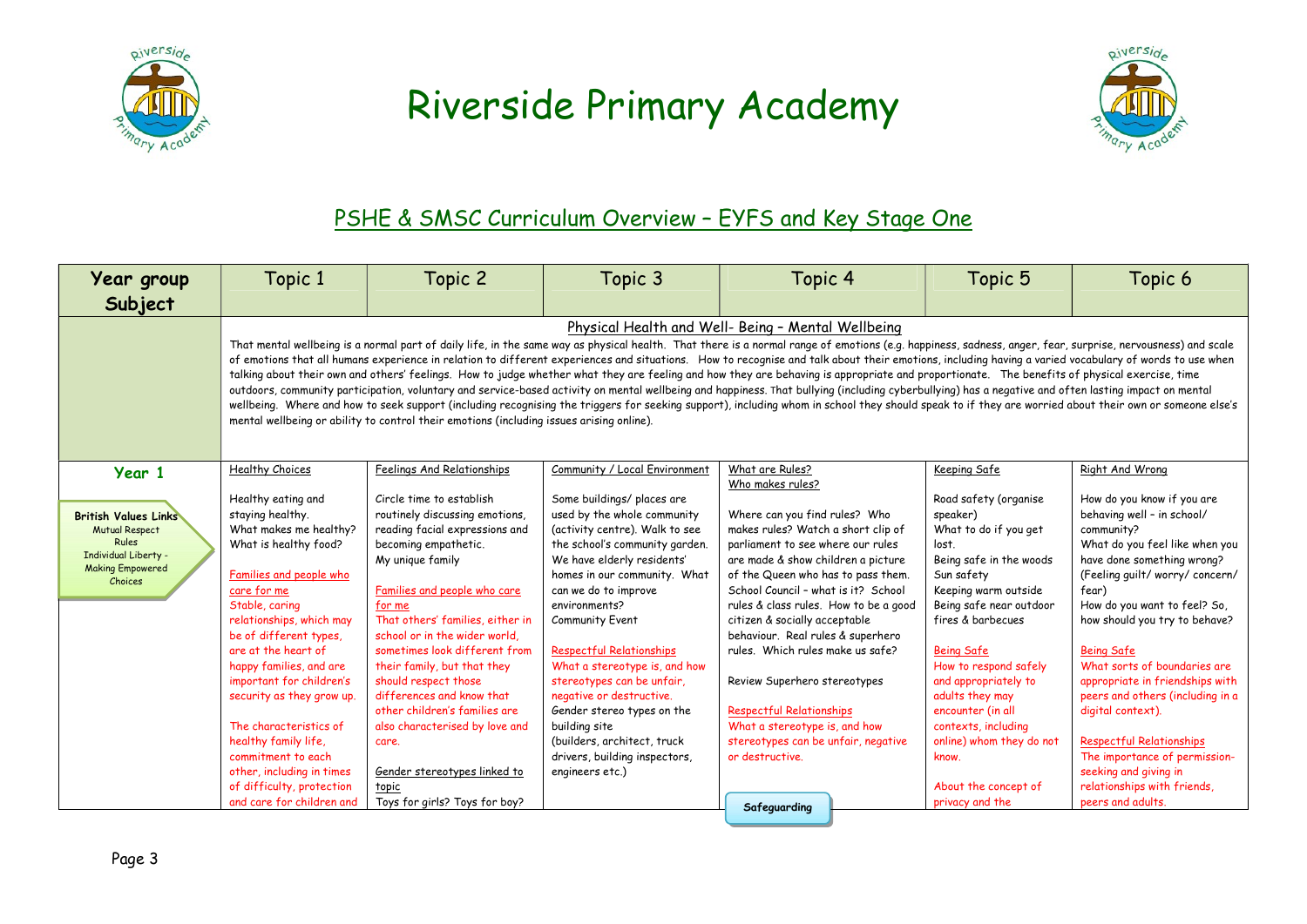



| $\sim$ |                            |                                  |                                  |              |                              | $\sim$                         |
|--------|----------------------------|----------------------------------|----------------------------------|--------------|------------------------------|--------------------------------|
|        | other family members,      | Colours for boys and girls?      | Safer Internet Day               |              | implications of it for       |                                |
|        | the importance of          | What a stereotype is, and how    |                                  |              | both children and adults;    |                                |
|        | spending time together     | stereotypes can be unfair,       | Different types of bullying      |              | including that it is not     |                                |
|        | and sharing each other's   | negative or destructive.         | (including cyberbullying), the   |              | always right to keep         | <b>Health and Prevention</b>   |
|        | lives.                     |                                  | impact of bullying,              |              | secrets if they relate to    | Safe and unsafe exposure to    |
|        |                            | Whole School E-Safety Week       | responsibilities of bystanders   |              | being safe.                  | the sun, and how to reduce the |
|        | That others' families.     | Respectful Relationships         | (primarily reporting bullying to |              |                              | risk of sun damage, including  |
|        | either in school or in the |                                  | an adult) and how to get help.   |              | That each person's body      | skin cancer.                   |
|        | wider world, sometimes     | Different types of bullying      | Safeguarding                     |              | belongs to them, and the     |                                |
|        | look different from their  | (including cyberbullying), the   |                                  |              | differences between          | <b>Science Link</b>            |
|        | family, but that they      | impact of bullying,              |                                  |              | appropriate and              |                                |
|        | should respect those       | responsibilities of bystanders   |                                  |              | inappropriate or unsafe      |                                |
|        | differences and know       | (primarily reporting bullying to |                                  |              | physical, and other,         |                                |
|        | that other children's      | an adult) and how to get help.   |                                  |              | contact.                     |                                |
|        | families are also          |                                  |                                  |              |                              |                                |
|        | characterised by love      | That people sometimes behave     |                                  |              | How to recognise and         |                                |
|        | and care.                  | differently online, including by |                                  |              | report feelings of being     |                                |
|        |                            | pretending to be someone they    |                                  |              | unsafe or feeling bad        |                                |
|        |                            | are not.                         |                                  |              | about any adult.             |                                |
|        |                            |                                  |                                  |              | How to ask for advice or     |                                |
|        |                            | <b>Online Relationships</b>      |                                  |              | help for themselves or       |                                |
|        |                            | Know the rules and principles    |                                  |              | others, and to keep          |                                |
|        |                            | for keeping safe online, how to  |                                  |              | trying until they are        |                                |
|        |                            | recognise risks, harmful         |                                  |              | heard.                       |                                |
|        |                            | content and contact, and how     |                                  |              | How to report concerns       |                                |
|        |                            | to report them.                  |                                  |              | or abuse, and the            |                                |
|        |                            |                                  |                                  |              | vocabulary and               |                                |
|        |                            | <b>Mental Wellbeing</b>          |                                  |              | confidence needed to do      |                                |
|        |                            | That bullying (including         |                                  | Safeguarding |                              |                                |
|        |                            | cyberbullying) has a negative    |                                  |              | Where to get advice e.g.     |                                |
|        |                            | and often lasting impact on      |                                  |              | family, school and/or        |                                |
|        |                            | mental wellbeing. Where and      |                                  |              | other sources.               |                                |
|        |                            | how to seek support (including   |                                  |              |                              |                                |
|        |                            | recognising the triggers for     |                                  |              | <b>Health and Prevention</b> |                                |
|        |                            | seeking support), including      |                                  |              | Safe and unsafe              |                                |
|        |                            | whom in school they should       |                                  |              | exposure to the sun, and     |                                |
|        |                            | speak to if they are worried     |                                  |              | how to reduce the risk of    |                                |
|        |                            | about their own or someone       |                                  |              | sun damage, including        |                                |
|        |                            | else's mental wellbeing or       |                                  |              | skin cancer.                 |                                |
|        |                            | ability to control their         |                                  |              | <b>Science Link</b>          |                                |
|        |                            | emotions (including issues       |                                  |              |                              |                                |
|        |                            | arising online).                 |                                  |              |                              |                                |
|        |                            | Safeguarding                     |                                  |              |                              |                                |
|        |                            |                                  |                                  |              |                              |                                |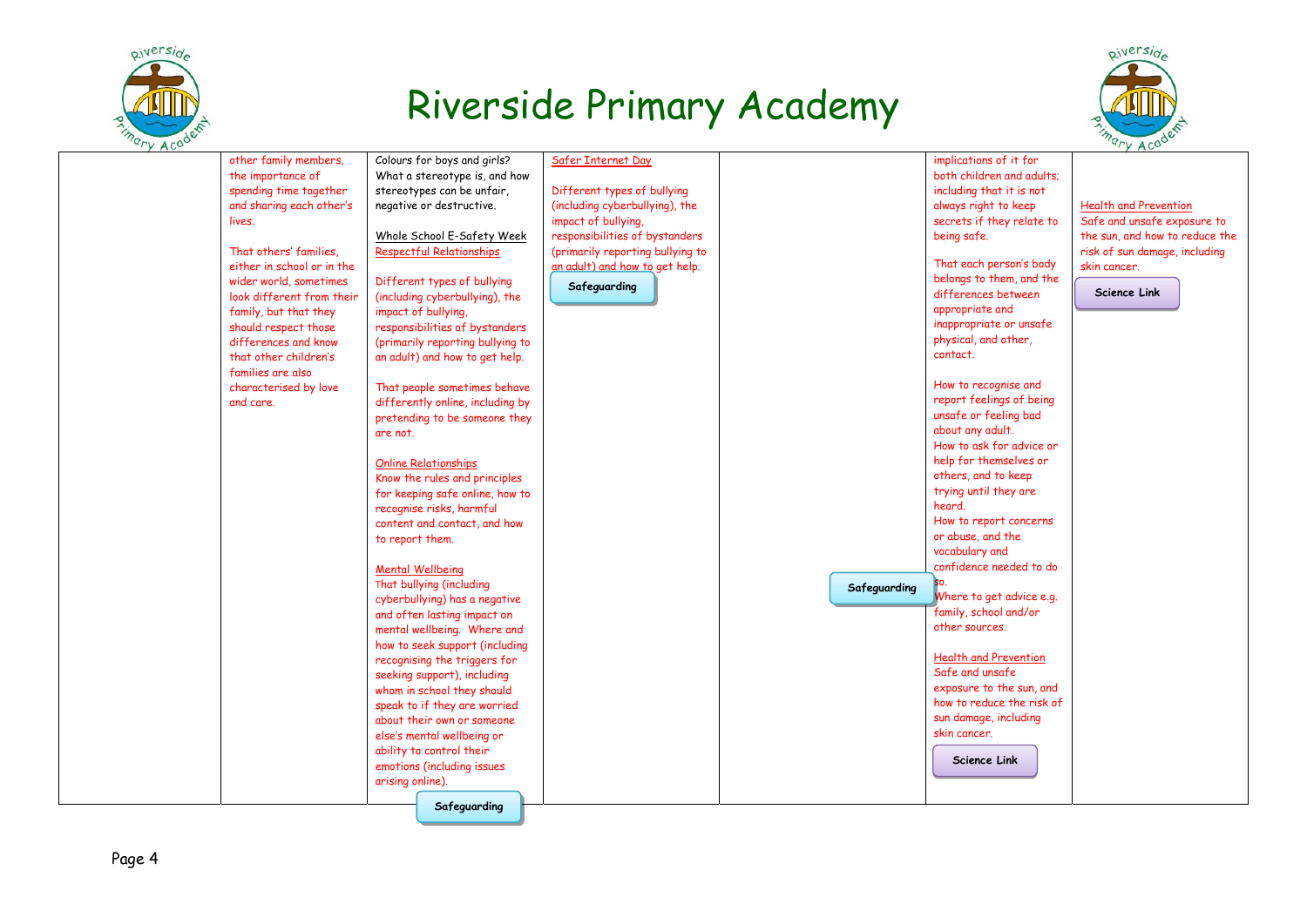



#### PSHE & SMSC Curriculum Overview - EYFS and Key Stage One

| Year group                                                                                     | Topic 1                                                                                     | Topic 2                                                                                                                                               | Topic 3                                                                                  | Topic 4                                                                                                                                                                                                                                                                                                                                                                                                                                                                                                                                                                                                                                                                                                                                                                                                                                                                                                                                                                                                                                                                                     | Topic 5                                                                                                                                     | Topic 6                                                                                                                        |
|------------------------------------------------------------------------------------------------|---------------------------------------------------------------------------------------------|-------------------------------------------------------------------------------------------------------------------------------------------------------|------------------------------------------------------------------------------------------|---------------------------------------------------------------------------------------------------------------------------------------------------------------------------------------------------------------------------------------------------------------------------------------------------------------------------------------------------------------------------------------------------------------------------------------------------------------------------------------------------------------------------------------------------------------------------------------------------------------------------------------------------------------------------------------------------------------------------------------------------------------------------------------------------------------------------------------------------------------------------------------------------------------------------------------------------------------------------------------------------------------------------------------------------------------------------------------------|---------------------------------------------------------------------------------------------------------------------------------------------|--------------------------------------------------------------------------------------------------------------------------------|
| Subject                                                                                        |                                                                                             |                                                                                                                                                       |                                                                                          |                                                                                                                                                                                                                                                                                                                                                                                                                                                                                                                                                                                                                                                                                                                                                                                                                                                                                                                                                                                                                                                                                             |                                                                                                                                             |                                                                                                                                |
|                                                                                                |                                                                                             | mental wellbeing or ability to control their emotions (including issues arising online).                                                              |                                                                                          | Physical Health and Well- Being - Mental Wellbeing<br>That mental wellbeing is a normal part of daily life, in the same way as physical health. That there is a normal range of emotions (e.g. happiness, sadness, anger, fear, surprise, nervousness) and scale<br>of emotions that all humans experience in relation to different experiences and situations. How to recognise and talk about their emotions, including having a varied vocabulary of words to use when<br>talking about their own and others' feelings. How to judge whether what they are feeling and how they are behaving is appropriate and proportionate. The benefits of physical exercise, time<br>outdoors, community participation, voluntary and service-based activity on mental wellbeing and happiness. That bullying (including cyberbullying) has a negative and often lasting impact on mental<br>wellbeing. Where and how to seek support (including recognising the triggers for seeking support), including whom in school they should speak to if they are worried about their own or someone else's |                                                                                                                                             |                                                                                                                                |
| Year <sub>2</sub>                                                                              | Truth And Exaggeration<br>'Honesty is a virtue' - a<br>well-known saying. Do you            | Giving And Receiving<br>When & why do we give and<br>receive presents.                                                                                | Fire Safety<br>Safety with matches.<br>Smoke detectors - check your                      | Looking After Animals<br>Spend the term hatching chicks<br>(shared project with Nursery                                                                                                                                                                                                                                                                                                                                                                                                                                                                                                                                                                                                                                                                                                                                                                                                                                                                                                                                                                                                     | Respect<br>What is respect & how can we<br>show it?                                                                                         | Compassion And Empathy<br>Putting others first.<br>What is compassion? Where                                                   |
| <b>British Values Links</b><br><b>Mutual Respect</b><br>Individual Liberty - making<br>choices | know what it means?<br>What is the truth and<br>lies? Are little white<br>lies' ok? What is | Accepting gratefully<br>Doing things for others.<br>Shoe box appeal                                                                                   | own house.<br>Visit from Fire Brigade<br>Smoke is dangerous.<br>Sources of fire at home. | pupils).<br>What do the chicks need to<br>thrive?<br>What do our school pets need to                                                                                                                                                                                                                                                                                                                                                                                                                                                                                                                                                                                                                                                                                                                                                                                                                                                                                                                                                                                                        | Why are children respectful<br>to adults & elderly?<br>How can you respect<br>vourself?                                                     | have you seen it before?<br>What is empathy? Have you<br>had empathy for others?<br>What would Grace's story be                |
| Rule of Law<br>Tolerance                                                                       | exaggeration? What is<br>fantasy? When is<br>fantasy a lie?<br>Being a good person who      | Celebrating differences in<br>culture, race and family<br>dynamics and routines.                                                                      | How could you get out of your<br>house - plan how.<br>Safer Internet Day                 | thrive?<br>What do human babies need to<br>thrive? (include adoption,<br>fostering, family dynamics)                                                                                                                                                                                                                                                                                                                                                                                                                                                                                                                                                                                                                                                                                                                                                                                                                                                                                                                                                                                        | What kinds of disrespect<br>have you heard about?<br>How do we respect nature<br>and pets?                                                  | like if she put herself first?<br>What qualities do you have?<br>Are you able to put others<br>first & what do people think of |
|                                                                                                | can be trusted?                                                                             | <b>Respectful Relationships</b><br>The importance of permission-<br>seeking and giving in                                                             | <b>Respectful Relationships</b><br>Different types of bullying                           | What do children of your age<br>need to thrive?                                                                                                                                                                                                                                                                                                                                                                                                                                                                                                                                                                                                                                                                                                                                                                                                                                                                                                                                                                                                                                             | How do we respect the<br>property of others?                                                                                                | you?<br>Modern day famous people who                                                                                           |
|                                                                                                |                                                                                             | relationships with friends,<br>peers and adults.                                                                                                      | (including cyberbullying), the<br>impact of bullying.<br>responsibilities of bystanders  | <b>Health and Prevention</b><br>About personal hygiene and                                                                                                                                                                                                                                                                                                                                                                                                                                                                                                                                                                                                                                                                                                                                                                                                                                                                                                                                                                                                                                  | <b>Respectful Relationships</b><br>The importance of respecting<br>others, even when they are                                               | break gender stereo types.<br>(e.g. Tom Daily)                                                                                 |
|                                                                                                |                                                                                             | Whole School E-Safety Week<br><b>Respectful Relationships</b><br>Different types of bullying<br>(including cyberbullying), the<br>impact of bullying, | (primarily reporting bullying to<br>an adult) and how to get help.<br>Safeguarding       | germs including bacteria,<br>viruses, how they are spread and<br>treated, and the importance of<br>handwashing<br><b>Science Link</b>                                                                                                                                                                                                                                                                                                                                                                                                                                                                                                                                                                                                                                                                                                                                                                                                                                                                                                                                                       | very different from them<br>(for example, physically, in<br>character, personality or<br>backgrounds), or make<br>different choices or have | <b>Respectful Relationships</b><br>What a stereotype is, and how<br>stereotypes can be unfair,<br>negative or destructive.     |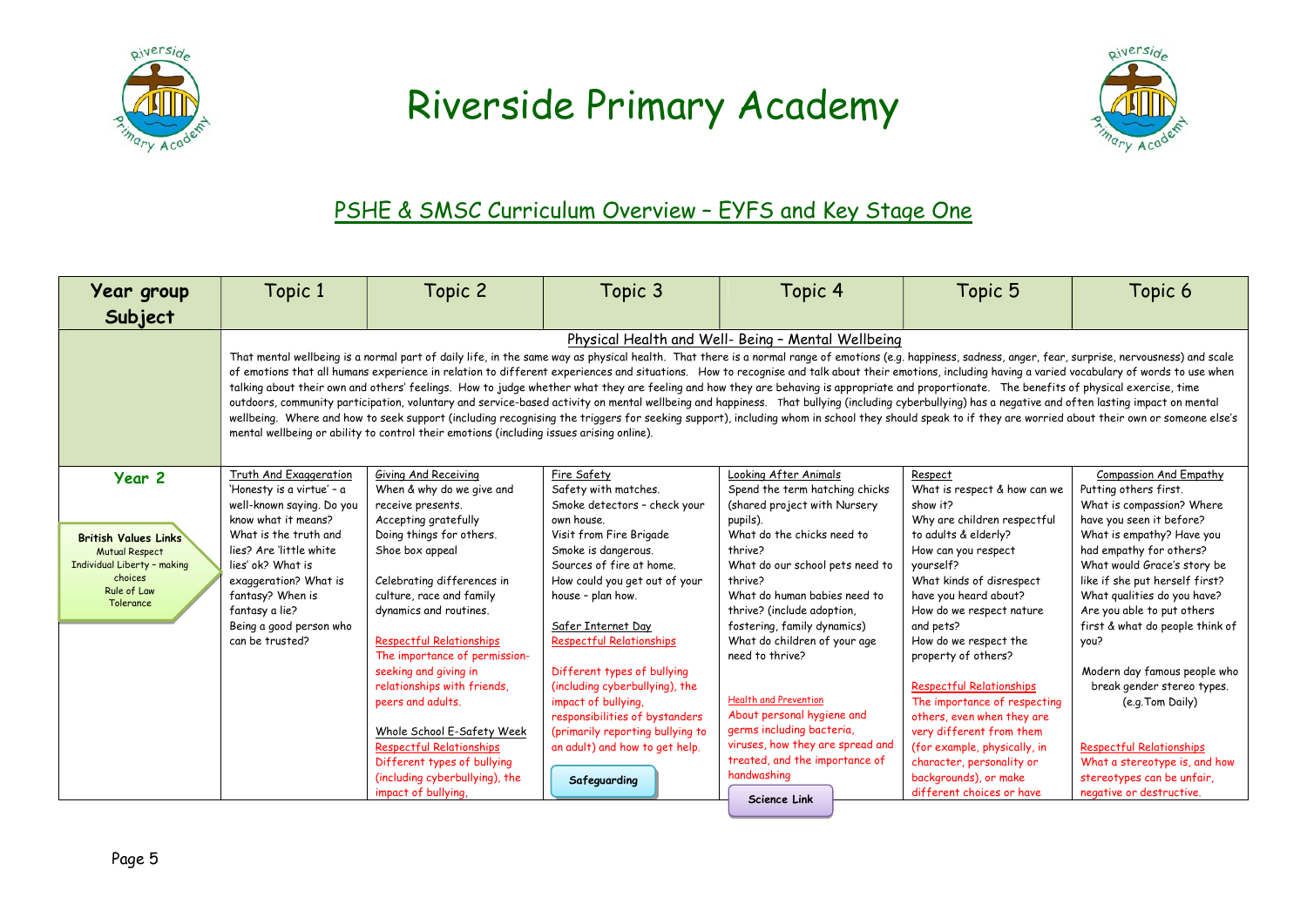



| responsibilities of bystanders<br>(primarily reporting bullying to<br>an adult) and how to get help.<br>That people sometimes behave<br>differently online, including by<br>pretending to be someone they<br>are not.<br><b>Online Relationships</b><br>That the same principles apply<br>to online relationships as to<br>face-to-face relationships,<br>including the importance of<br>respect for others online<br>including when we are<br>anonymous.                                                                                                                                                                      | Health and Prevention - The<br>importance of sufficient good<br>quality sleep for good health<br>and that a lack of sleep can<br>affect weight, mood and ability<br>to learn.<br>Science Link | different preferences or<br>beliefs.<br>Practical steps they can take<br>in a range of different<br>contexts to improve or<br>support respectful<br>relationships.<br>The conventions of courtesy<br>and manners. The importance<br>of self-respect and how this<br>links to their own happiness.<br>That in school and in wider<br>society they can expect to be<br>treated with respect by | <b>Health and Prevention</b><br>Safe and unsafe exposure to<br>the sun, and how to reduce the<br>risk of sun damage, including<br>skin cancer.<br>Science Link |
|--------------------------------------------------------------------------------------------------------------------------------------------------------------------------------------------------------------------------------------------------------------------------------------------------------------------------------------------------------------------------------------------------------------------------------------------------------------------------------------------------------------------------------------------------------------------------------------------------------------------------------|-----------------------------------------------------------------------------------------------------------------------------------------------------------------------------------------------|----------------------------------------------------------------------------------------------------------------------------------------------------------------------------------------------------------------------------------------------------------------------------------------------------------------------------------------------------------------------------------------------|----------------------------------------------------------------------------------------------------------------------------------------------------------------|
| Know the rules and principles<br>for keeping safe online, how to<br>recognise risks, harmful<br>content and contact, and how<br>to report them.<br><b>Mental Wellbeing</b><br>That bullying (including<br>cyberbullying) has a negative<br>and often lasting impact on<br>mental wellbeing. Where and<br>how to seek support (including<br>recognising the triggers for<br>seeking support), including<br>whom in school they should<br>speak to if they are worried<br>about their own or someone<br>else's mental wellbeing or<br>ability to control their<br>emotions (including issues<br>arising online).<br>Safeguarding |                                                                                                                                                                                               | others, and that in turn they<br>should show due respect to<br>others, including those in<br>positions of authority.                                                                                                                                                                                                                                                                         |                                                                                                                                                                |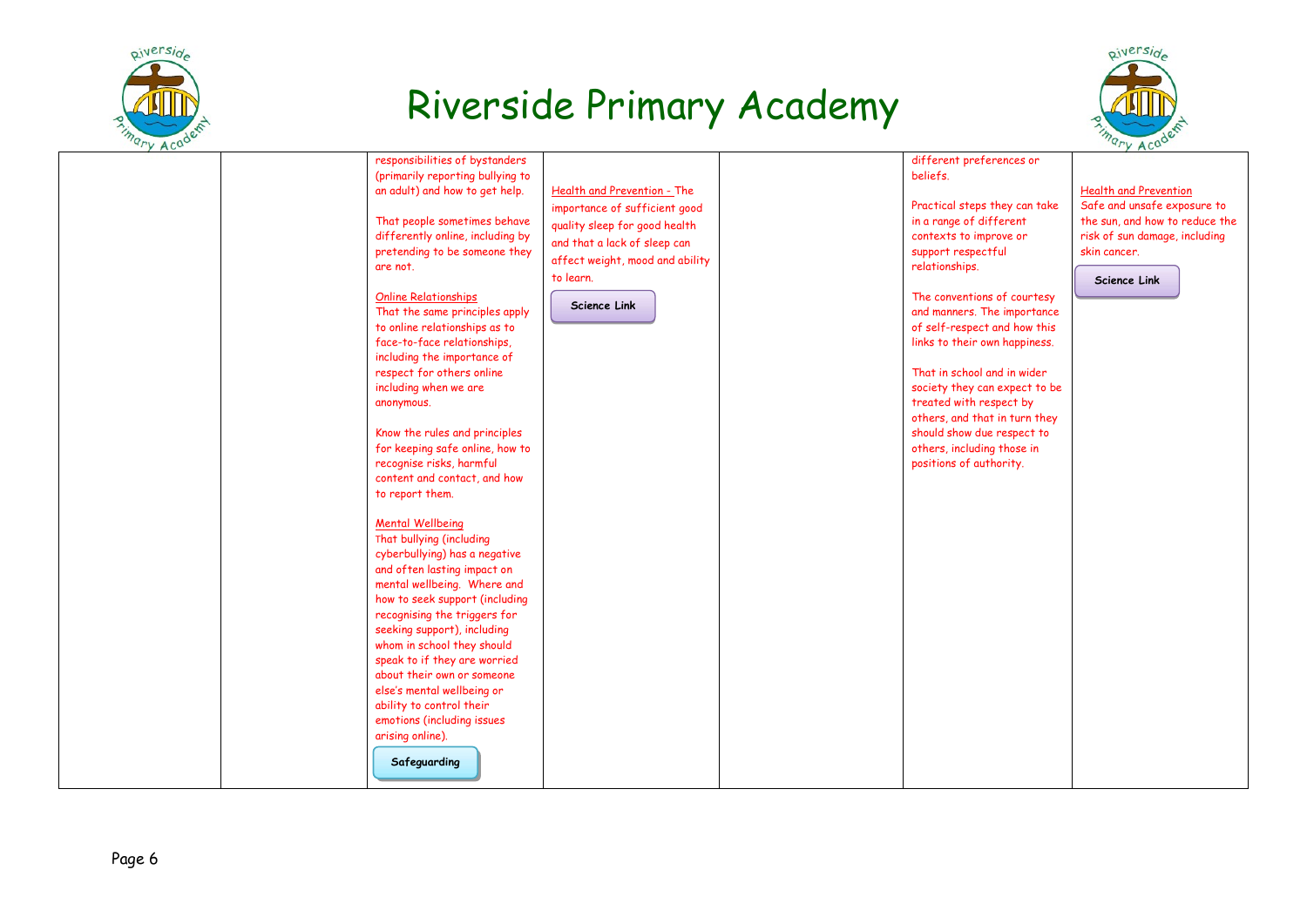



#### PSHE & SMSC Curriculum Overview – Lower Key Stage Two

| Year group<br>Subject                                                                                                                    | Topic 1                                                                                                                                                                                                                                                                                                                                                                                                                                                                                               | Topic 2                                                                                                                                                                                                                                                                                                                                                                                                                                                                                                                                                                                                                                                                                                                                                                                                                                                                                                                                                                                                                                                                                                                                                                                               | Topic 3                                                                                                                                                                                                                                                                                                                                                                                                                                                                                             | Topic 4                                                                                                                                                                                                                                                                                                                                                              | Topic 5                                                                                                                                                                                                                                                                                                                                                                                                                                                                                                       | Topic 6                                                                                                                                                                                                                                                                                                                                                                                                                                                                                                                                                                 |  |  |
|------------------------------------------------------------------------------------------------------------------------------------------|-------------------------------------------------------------------------------------------------------------------------------------------------------------------------------------------------------------------------------------------------------------------------------------------------------------------------------------------------------------------------------------------------------------------------------------------------------------------------------------------------------|-------------------------------------------------------------------------------------------------------------------------------------------------------------------------------------------------------------------------------------------------------------------------------------------------------------------------------------------------------------------------------------------------------------------------------------------------------------------------------------------------------------------------------------------------------------------------------------------------------------------------------------------------------------------------------------------------------------------------------------------------------------------------------------------------------------------------------------------------------------------------------------------------------------------------------------------------------------------------------------------------------------------------------------------------------------------------------------------------------------------------------------------------------------------------------------------------------|-----------------------------------------------------------------------------------------------------------------------------------------------------------------------------------------------------------------------------------------------------------------------------------------------------------------------------------------------------------------------------------------------------------------------------------------------------------------------------------------------------|----------------------------------------------------------------------------------------------------------------------------------------------------------------------------------------------------------------------------------------------------------------------------------------------------------------------------------------------------------------------|---------------------------------------------------------------------------------------------------------------------------------------------------------------------------------------------------------------------------------------------------------------------------------------------------------------------------------------------------------------------------------------------------------------------------------------------------------------------------------------------------------------|-------------------------------------------------------------------------------------------------------------------------------------------------------------------------------------------------------------------------------------------------------------------------------------------------------------------------------------------------------------------------------------------------------------------------------------------------------------------------------------------------------------------------------------------------------------------------|--|--|
|                                                                                                                                          |                                                                                                                                                                                                                                                                                                                                                                                                                                                                                                       | Physical Health and Well- Being - Mental Wellbeing<br>That mental wellbeing is a normal part of daily life, in the same way as physical health. the benefits of physical exercise, time outdoors, community participation, voluntary and<br>service-based activity on mental wellbeing and happiness. simple self-care techniques, including the importance of rest, time spent with friends and family and the benefits of hobbies<br>and interests. Isolation and loneliness can affect children and that it is very important for children to discuss their feelings with an adult and seek support. That bullying (including<br>cyberbullying) has a negative and often lasting impact on mental wellbeing. Where and how to seek support (including recognising the triggers for seeking support), including whom in<br>school they should speak to if they are worried about their own or someone else's mental wellbeing or ability to control their emotions (including issues arising online). It is common<br>for people to experience mental ill health. For many people who do, the problems can be resolved if the right support is made available, especially if accessed early enough. |                                                                                                                                                                                                                                                                                                                                                                                                                                                                                                     |                                                                                                                                                                                                                                                                                                                                                                      |                                                                                                                                                                                                                                                                                                                                                                                                                                                                                                               |                                                                                                                                                                                                                                                                                                                                                                                                                                                                                                                                                                         |  |  |
| Year 3<br><b>British Values Links</b><br>Democracy<br>The Rule of Law<br>Individual Liberty - making<br>choices<br><b>Mutual Respect</b> | Helping The Community<br>Community cohesion<br>How do we help in the<br>Dunston community?<br>Making Dunston a better<br>place to live Vandalism,<br>littering,<br>How is the Staiths is used<br>today? - Eco systems, salt<br>marsh gardens, tourist<br>attraction, drawing<br>comparisons between past<br>and present.<br>Historical stereo types and<br>how they have changed<br>over time (e.g. who earns<br>money? Who looks after<br>the home?)<br>How diverse is our<br>community / country in | Safety in the home<br>including: handling hot<br>things safely; treating a<br>scald or burn; road safety;<br>railway safety.<br>Safety of Hedgehogs<br>particularly on bonfire<br>night. Environment agency<br>resources eg. Hedgehog<br>tunnel.<br>Whole School E-Safety<br>Week<br><b>Respectful Relationships</b><br>Different types of bullying<br>(including cyberbullying).<br>the impact of bullying.<br>responsibilities of<br>bystanders (primarily<br>reporting bullying to an<br>adult) and how to get help.                                                                                                                                                                                                                                                                                                                                                                                                                                                                                                                                                                                                                                                                               | Purpose Of School Council<br>and Democracy<br>Visit from mayor or local<br>councillor.<br>Understand the purpose of<br>the school council.<br>Watch news to see<br>politicians debating in the<br>House of Commons and<br>show children Houses of<br>Parliament. Recognise and<br>research the Ancient<br>Greeks and the fact that<br>they were the first<br>civilisation to have a<br>democracy.<br>Can women vote? Can<br>children vote?<br>Safer Internet Day<br><b>Respectful Relationships</b> | Media Representation<br>Explore how the media<br>present information about<br>Greece today - comparison<br>between newspaper<br>articles, holiday brochure,<br>BBC news reports etc.<br>Conflicting opinions<br>between natives, non-<br>natives and tourists.<br>Are there any gender<br>differences or stereotypes<br>within media reports and<br>representations. | Growing and Changing<br>Relationships and<br>Friendships<br>To understand how we grow<br>physically and emotionally.<br>To be aware of different<br>types of relationships &<br>friendships.<br>Discuss empathy.<br>Consequences of antisocial<br>behaviour. (Anti-social<br>behaviours include, bullying,<br>homophobic comments,<br>racism and discrimination)<br>Remind pupils at age 10<br>they can be arrested.<br><b>Caring Friendships</b><br>How important friendships<br>are in making us feel happy | Sustainability Project<br>Use the Film WallF as a<br>stimulus to Sustainability<br>week. What do the pupils<br>think about fossil fuels and<br>the effect of waste<br>(including nuclear waste).<br>Explore Social, economic<br>and environmental factors<br>effecting sustainability.<br>Investigate the<br>distribution of natural<br>resources including energy,<br>food, minerals and water.<br>What can we do to create a<br>sustainable future. What<br>are the benefits of<br>recycling, renewable<br>energy.<br>Looking after our planet<br>and our local area. |  |  |
|                                                                                                                                          | comparison to what it used<br>to be?                                                                                                                                                                                                                                                                                                                                                                                                                                                                  | <b>Online Relationships</b><br>Know the rules and                                                                                                                                                                                                                                                                                                                                                                                                                                                                                                                                                                                                                                                                                                                                                                                                                                                                                                                                                                                                                                                                                                                                                     | Different types of bullying                                                                                                                                                                                                                                                                                                                                                                                                                                                                         |                                                                                                                                                                                                                                                                                                                                                                      | and secure, and how people<br>choose and make friends.                                                                                                                                                                                                                                                                                                                                                                                                                                                        |                                                                                                                                                                                                                                                                                                                                                                                                                                                                                                                                                                         |  |  |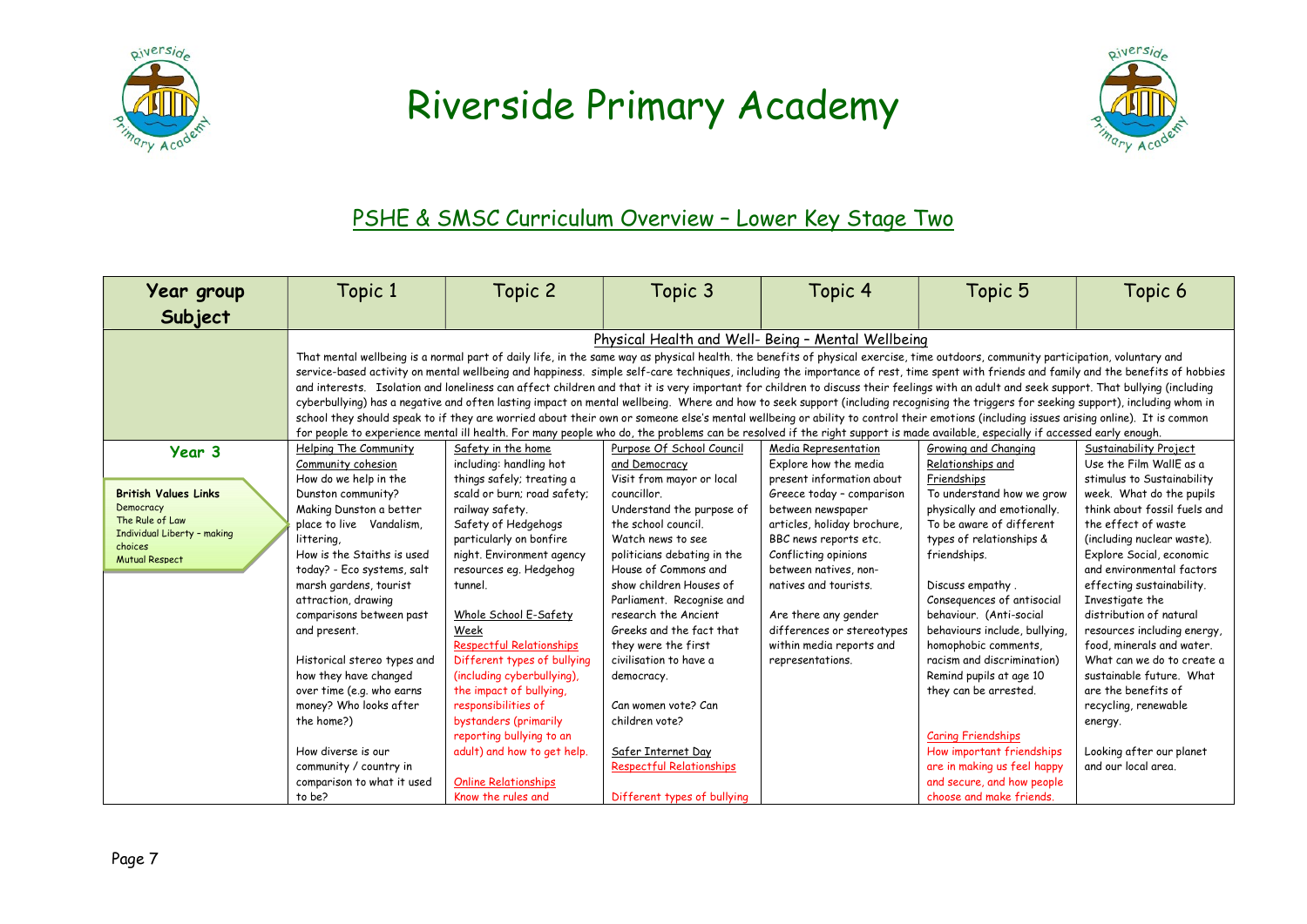



|                                 | principles for keeping safe  | (including cyberbullying), |                                |  |
|---------------------------------|------------------------------|----------------------------|--------------------------------|--|
| <b>Respectful Relationships</b> | online, how to recognise     | the impact of bullying,    | The characteristics of         |  |
|                                 | risks, harmful content and   | responsibilities of        | friendships, including         |  |
| That in school and in wider     | contact, and how to report   | bystanders (primarily      | mutual respect,                |  |
| society they can expect to      | them.                        | an<br>Safeguarding         | truthfulness.                  |  |
| be treated with respect by      |                              | help.                      | trustworthiness, loyalty,      |  |
| others, and that in turn        | How to critically consider   |                            | kindness, generosity, trust,   |  |
| they should show due            | their online friendships and |                            | sharing interests and          |  |
| respect to others, including    | sources of information       |                            | experiences and support        |  |
| those in positions of           | including awareness of the   |                            | with problems and              |  |
| authority.                      | risks associated with        |                            | difficulties.                  |  |
|                                 | people they have never       |                            |                                |  |
| <b>Being Safe</b>               | met.                         |                            | Families and people who        |  |
| How to recognise and            |                              |                            | care for me                    |  |
| report feelings of being        | How information and data     |                            |                                |  |
| unsafe or feeling bad about     | is shared and used online.   |                            | How to recognise if family     |  |
| any adult.                      |                              |                            | relationships are making       |  |
| How to ask for advice or        | <b>Mental Wellbeing</b>      |                            | them feel unhappy or           |  |
| help for themselves or          | That bullying (including     |                            | unsafe, and how to seek        |  |
| others, and to keep trying      | cyberbullying) has a         |                            | help or advice from others     |  |
| until they are heard.           | negative and often lasting   |                            | if needed.                     |  |
| How to report concerns or       | impact on mental wellbeing.  |                            |                                |  |
| abuse, and the vocabulary       | Where and how to seek        |                            | <b>Being Safe</b>              |  |
| and confidence needed to        | support (including           |                            | What sorts of boundaries       |  |
| do so.                          | recognising the triggers     |                            | are appropriate in             |  |
| Where to get advice e.g.        | for seeking support),        |                            | friendships with peers and     |  |
| family, school and/or other     | including whom in school     |                            | others (including in a digital |  |
| sources.                        | they should speak to if      |                            | context).                      |  |
|                                 | they are worried about       |                            |                                |  |
|                                 | their own or someone else's  |                            | How to respond safely and      |  |
|                                 | mental wellbeing or ability  |                            | appropriately to adults        |  |
|                                 | to control their emotions    |                            | they may encounter (in all     |  |
|                                 | (including issues arising    |                            | contexts, including online)    |  |
|                                 | online).                     |                            | whom they do not know.         |  |
|                                 |                              |                            |                                |  |
|                                 | Safeguarding                 |                            |                                |  |
|                                 |                              |                            |                                |  |
|                                 |                              |                            |                                |  |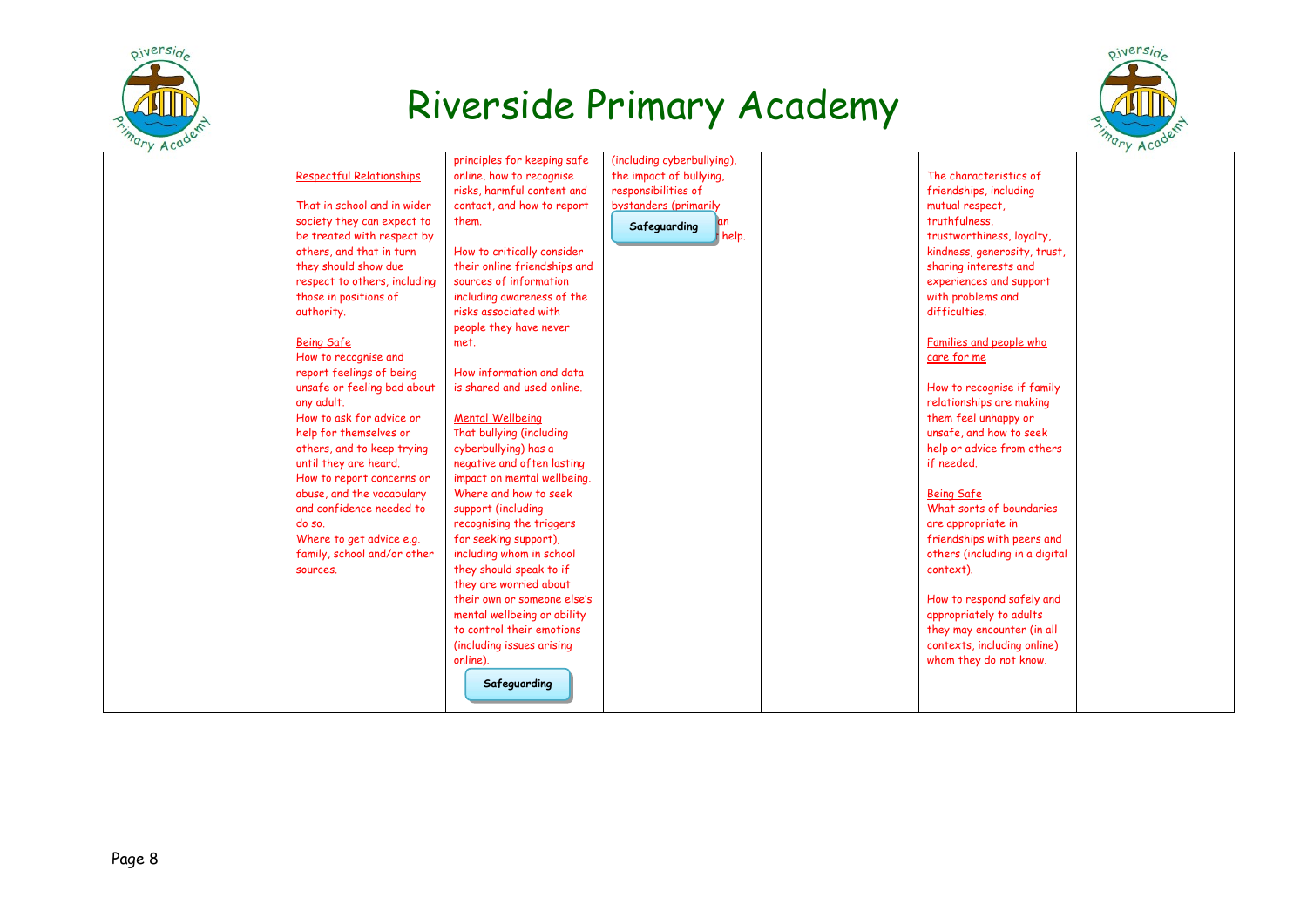



#### PSHE & SMSC Curriculum Overview – Lower Key Stage Two

|                                                                                                      | Topic 1                                                                                                                                                                                                                                                              | Topic 2                                                                                                                                                                                                                                                                                                                                                                                                                                                                                                                    | Topic 3                                                                                                                                                                                                                                                                                                                                                                                               | Topic 4                                                                                                                                                                                                                                                                                                                                            | Topic 5                                                                                                                                                                                                                                                                                                                                                                                                                                                                                                                                                                                                                                                                                                                                                                                                                                                                                                                                                                                                                                                                                                                                         | Topic 6                                                                                                                                                                                                                                                                                                                                                                                                    |
|------------------------------------------------------------------------------------------------------|----------------------------------------------------------------------------------------------------------------------------------------------------------------------------------------------------------------------------------------------------------------------|----------------------------------------------------------------------------------------------------------------------------------------------------------------------------------------------------------------------------------------------------------------------------------------------------------------------------------------------------------------------------------------------------------------------------------------------------------------------------------------------------------------------------|-------------------------------------------------------------------------------------------------------------------------------------------------------------------------------------------------------------------------------------------------------------------------------------------------------------------------------------------------------------------------------------------------------|----------------------------------------------------------------------------------------------------------------------------------------------------------------------------------------------------------------------------------------------------------------------------------------------------------------------------------------------------|-------------------------------------------------------------------------------------------------------------------------------------------------------------------------------------------------------------------------------------------------------------------------------------------------------------------------------------------------------------------------------------------------------------------------------------------------------------------------------------------------------------------------------------------------------------------------------------------------------------------------------------------------------------------------------------------------------------------------------------------------------------------------------------------------------------------------------------------------------------------------------------------------------------------------------------------------------------------------------------------------------------------------------------------------------------------------------------------------------------------------------------------------|------------------------------------------------------------------------------------------------------------------------------------------------------------------------------------------------------------------------------------------------------------------------------------------------------------------------------------------------------------------------------------------------------------|
| Year group                                                                                           |                                                                                                                                                                                                                                                                      |                                                                                                                                                                                                                                                                                                                                                                                                                                                                                                                            |                                                                                                                                                                                                                                                                                                                                                                                                       |                                                                                                                                                                                                                                                                                                                                                    |                                                                                                                                                                                                                                                                                                                                                                                                                                                                                                                                                                                                                                                                                                                                                                                                                                                                                                                                                                                                                                                                                                                                                 |                                                                                                                                                                                                                                                                                                                                                                                                            |
|                                                                                                      |                                                                                                                                                                                                                                                                      |                                                                                                                                                                                                                                                                                                                                                                                                                                                                                                                            |                                                                                                                                                                                                                                                                                                                                                                                                       | Physical Health and Well- Being - Mental Wellbeing                                                                                                                                                                                                                                                                                                 |                                                                                                                                                                                                                                                                                                                                                                                                                                                                                                                                                                                                                                                                                                                                                                                                                                                                                                                                                                                                                                                                                                                                                 |                                                                                                                                                                                                                                                                                                                                                                                                            |
|                                                                                                      |                                                                                                                                                                                                                                                                      |                                                                                                                                                                                                                                                                                                                                                                                                                                                                                                                            |                                                                                                                                                                                                                                                                                                                                                                                                       |                                                                                                                                                                                                                                                                                                                                                    | That mental wellbeing is a normal part of daily life, in the same way as physical health. the benefits of physical exercise, time outdoors, community participation, voluntary and<br>service-based activity on mental wellbeing and happiness. simple self-care techniques, including the importance of rest, time spent with friends and family and the benefits of hobbies<br>and interests. Isolation and loneliness can affect children and that it is very important for children to discuss their feelings with an adult and seek support. That bullying (including<br>cyberbullying) has a negative and often lasting impact on mental wellbeing. Where and how to seek support (including recognising the triggers for seeking support), including whom in<br>school they should speak to if they are worried about their own or someone else's mental wellbeing or ability to control their emotions (including issues arising online). It is common<br>for people to experience mental ill health. For many people who do, the problems can be resolved if the right support is made available, especially if accessed early enough. |                                                                                                                                                                                                                                                                                                                                                                                                            |
| Year 4                                                                                               | Understanding and                                                                                                                                                                                                                                                    | Friendship, Loyalty,                                                                                                                                                                                                                                                                                                                                                                                                                                                                                                       | Supporting others in times                                                                                                                                                                                                                                                                                                                                                                            | Family relationships and                                                                                                                                                                                                                                                                                                                           | Religion and Racism                                                                                                                                                                                                                                                                                                                                                                                                                                                                                                                                                                                                                                                                                                                                                                                                                                                                                                                                                                                                                                                                                                                             | Debate and Opinions                                                                                                                                                                                                                                                                                                                                                                                        |
| <b>British Values Links</b><br><b>Mutual Resect</b><br><b>Individual Liberty</b><br><b>Tolerance</b> | Empathy<br>Role play - how Celts felt<br>after invasion and during.<br><b>Health and Prevention</b><br>about dental health and the<br>benefits of good oral<br>hygiene and dental flossing,<br>including regular check-ups<br>at the dentist.<br><b>Science Link</b> | Relationships, Life And<br>Death,<br>Discussions around the<br>importance of friendship<br>and the reasons we have<br>friends and relationships in<br>our lives. Why are<br>friendships so unique? All<br>friends are different and<br>have different qualities.<br>Are our friendship groups<br>diverse? Identifying<br>friendship skills and how to<br>improve them. (Loyalty,<br>paying compliments, health<br>and wellbeing.)<br><b>Caring Friendships</b><br>How important friendships<br>are in making us feel happy | of need<br>Immediate and lasting<br>effects of natural<br>disasters-fundraising and<br>disaster support groups<br>Who can help in these<br>times of need DEC -<br>disasters and emergency<br>committee.<br><b>Respectful Relationships</b><br>Stereotypes in search and<br>rescue.<br>What a stereotype is and<br>how stereotypes can be<br>unfair, negative or<br>destructive.<br>Safer Internet Day | Grandparents.<br>Linking relationships work<br>to class novel.<br>How beliefs differ through<br>generations.<br>Families and people who<br>care for me<br>The characteristics of<br>healthy family life,<br>commitment to each other,<br>including in times of<br>difficulty, protection and<br>care for children and other<br>family members, the | How do the media<br>represent topical issues?<br>Pupils to take part in a<br>debate about media<br>interpretations and how<br>they can possibly<br>misrepresent situations and<br>events                                                                                                                                                                                                                                                                                                                                                                                                                                                                                                                                                                                                                                                                                                                                                                                                                                                                                                                                                        | Debate about technology<br>and how it is used today or<br>how it might be used in the<br>future.<br>Is all technology good?<br>What are the benefits?<br>What are the<br>disadvantages?<br>How have advances in<br>technology / social media<br>impacted upon the ability<br>to discriminate or cause<br>upset to others?<br>What support groups are<br>there online to help victims<br>of discrimination? |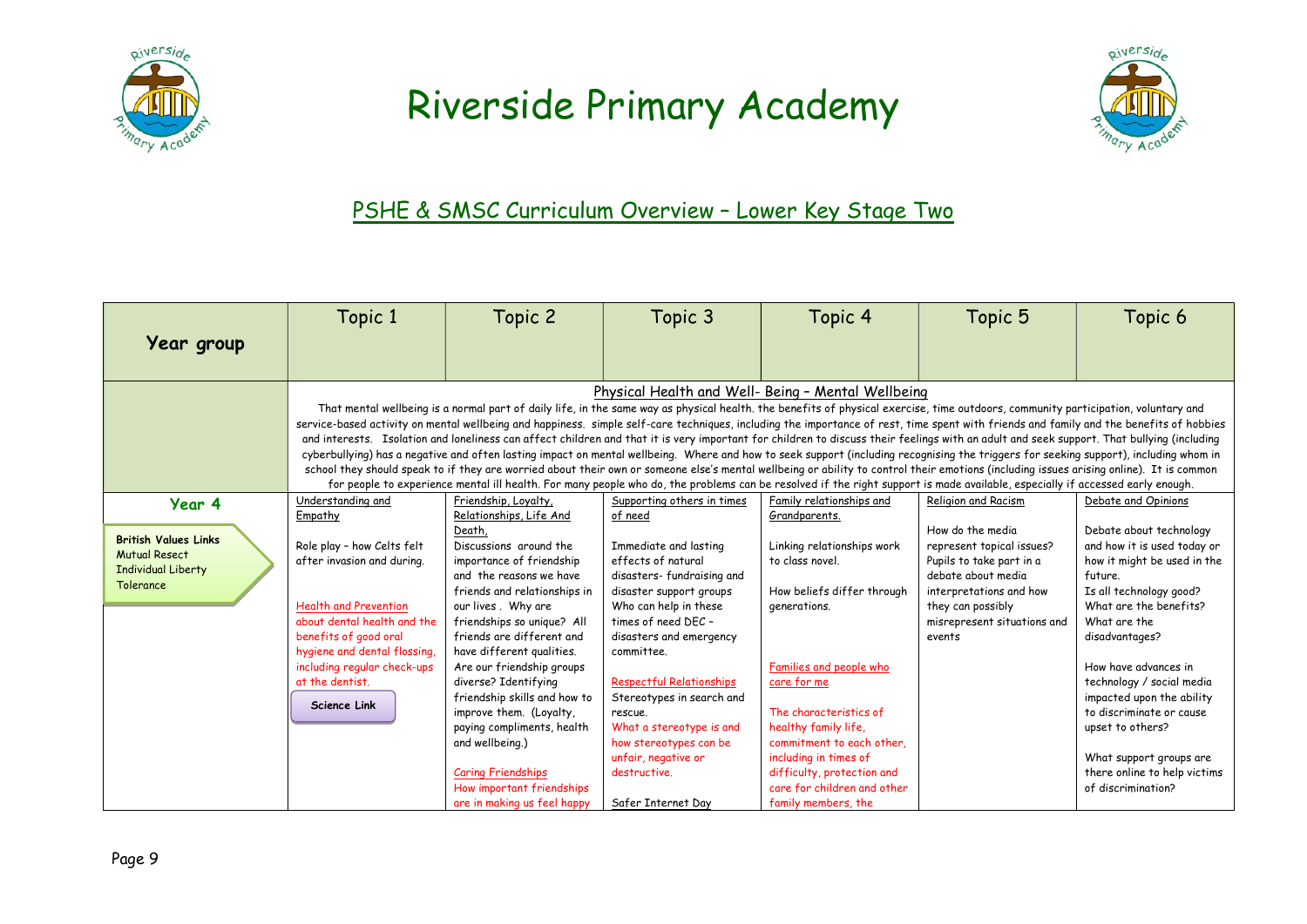



| and secure, and how people      | Respectful Relationships    | importance of spending      |  |
|---------------------------------|-----------------------------|-----------------------------|--|
| choose and make friends.        |                             | time together and sharing   |  |
|                                 | Different types of bullying | each other's lives.         |  |
| The characteristics of          | (including cyberbullying),  |                             |  |
| friendships, including          | the impact of bullying,     | That stable, caring         |  |
| mutual respect,                 | responsibilities of         | relationships, which may be |  |
|                                 |                             |                             |  |
| truthfulness.                   | bystanders (primarily       | of different types, are at  |  |
| trustworthiness, loyalty,       | reporting bullying to an    | the heart of happy          |  |
| kindness, generosity, trust,    | adult) and how to get help. | families, and are important |  |
| sharing interests and           |                             | for children's security as  |  |
| experiences and support         | Safeguarding                | they grow up.               |  |
| with problems and               |                             |                             |  |
| difficulties.                   |                             | How to recognise if family  |  |
|                                 |                             | relationships are making    |  |
| That healthy friendships        |                             | them feel unhappy or        |  |
| are positive and welcoming      |                             | unsafe, and how to seek     |  |
| towards others, and do not      |                             | help or advice from others  |  |
| make others feel lonely or      |                             | if needed.                  |  |
| excluded.                       |                             |                             |  |
|                                 |                             |                             |  |
|                                 |                             | <b>Being Safe</b>           |  |
| That most friendships have      |                             |                             |  |
| ups and downs, and that         |                             | How to respond safely and   |  |
| these can often be worked       |                             | appropriately to adults     |  |
| through so that the             |                             | they may encounter (in all  |  |
| friendship is repaired or       |                             | contexts, including online) |  |
| even strengthened, and          |                             | whom they do not know.      |  |
| that resorting to violence      |                             |                             |  |
| is never right.                 |                             |                             |  |
|                                 |                             |                             |  |
| How to recognise who to         |                             |                             |  |
| trust and who not to trust.     |                             |                             |  |
| how to judge when a             |                             |                             |  |
| friendship is making them       |                             |                             |  |
| feel unhappy or                 |                             |                             |  |
| uncomfortable, managing         |                             |                             |  |
| conflict, how to manage         |                             |                             |  |
| these situations and how to     |                             |                             |  |
| seek help or advice from        |                             |                             |  |
|                                 |                             |                             |  |
| others, if needed.              |                             |                             |  |
|                                 |                             |                             |  |
| <b>Respectful Relationships</b> |                             |                             |  |
| The importance of               |                             |                             |  |
| permission-seeking and          |                             |                             |  |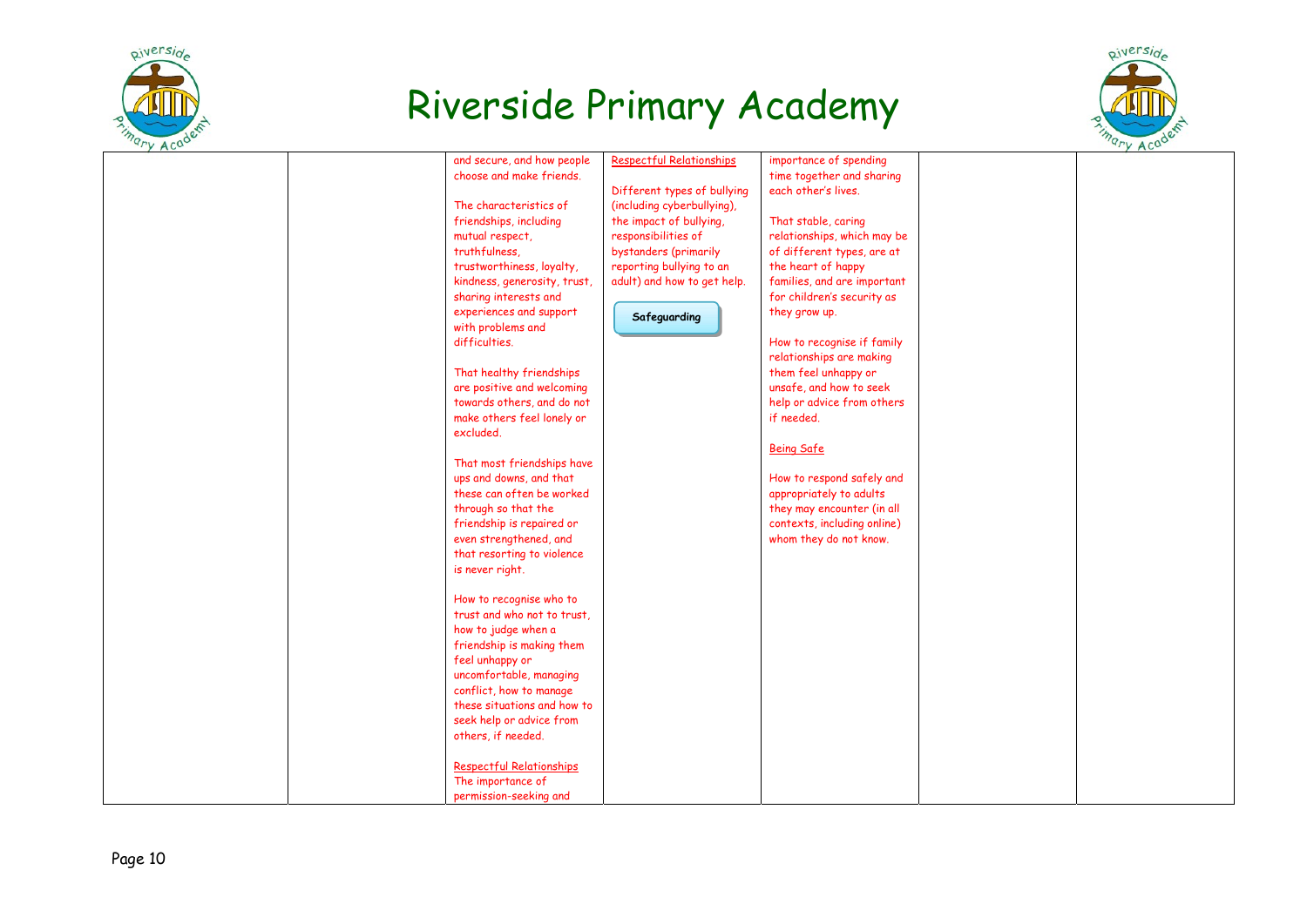



| giving in relationships with |  |  |
|------------------------------|--|--|
|                              |  |  |
| friends, peers and adults.   |  |  |
|                              |  |  |
|                              |  |  |
|                              |  |  |
|                              |  |  |
| Life and death (connected    |  |  |
|                              |  |  |
| to Charlotte's Web).         |  |  |
|                              |  |  |
| Understanding of living a    |  |  |
| fulfilling life and having   |  |  |
|                              |  |  |
| ambitions and aspirations    |  |  |
| to achieve.                  |  |  |
|                              |  |  |
|                              |  |  |
|                              |  |  |
|                              |  |  |
|                              |  |  |
|                              |  |  |
| Whole School E-Safety        |  |  |
|                              |  |  |
| Week                         |  |  |
|                              |  |  |
| Respectful Relationships     |  |  |
| Different types of bullying  |  |  |
|                              |  |  |
| (including cyberbullying),   |  |  |
|                              |  |  |
| the impact of bullying,      |  |  |
| responsibilities of          |  |  |
|                              |  |  |
| bystanders (primarily        |  |  |
|                              |  |  |
| reporting bullying to an     |  |  |
| adult) and how to get help.  |  |  |
|                              |  |  |
|                              |  |  |
| <b>Online Relationships</b>  |  |  |
|                              |  |  |
| Know the rules and           |  |  |
|                              |  |  |
| principles for keeping safe  |  |  |
| online, how to recognise     |  |  |
|                              |  |  |
| risks, harmful content and   |  |  |
|                              |  |  |
| contact, and how to report   |  |  |
| them.                        |  |  |
|                              |  |  |
|                              |  |  |
|                              |  |  |
| How to critically consider   |  |  |
| their online friendships and |  |  |
|                              |  |  |
| sources of information       |  |  |
|                              |  |  |
| including awareness of the   |  |  |
| risks associated with        |  |  |
|                              |  |  |
| people they have never       |  |  |
| met.                         |  |  |
|                              |  |  |
|                              |  |  |
|                              |  |  |
| How information and data     |  |  |
| is shared and used online.   |  |  |
|                              |  |  |
|                              |  |  |
|                              |  |  |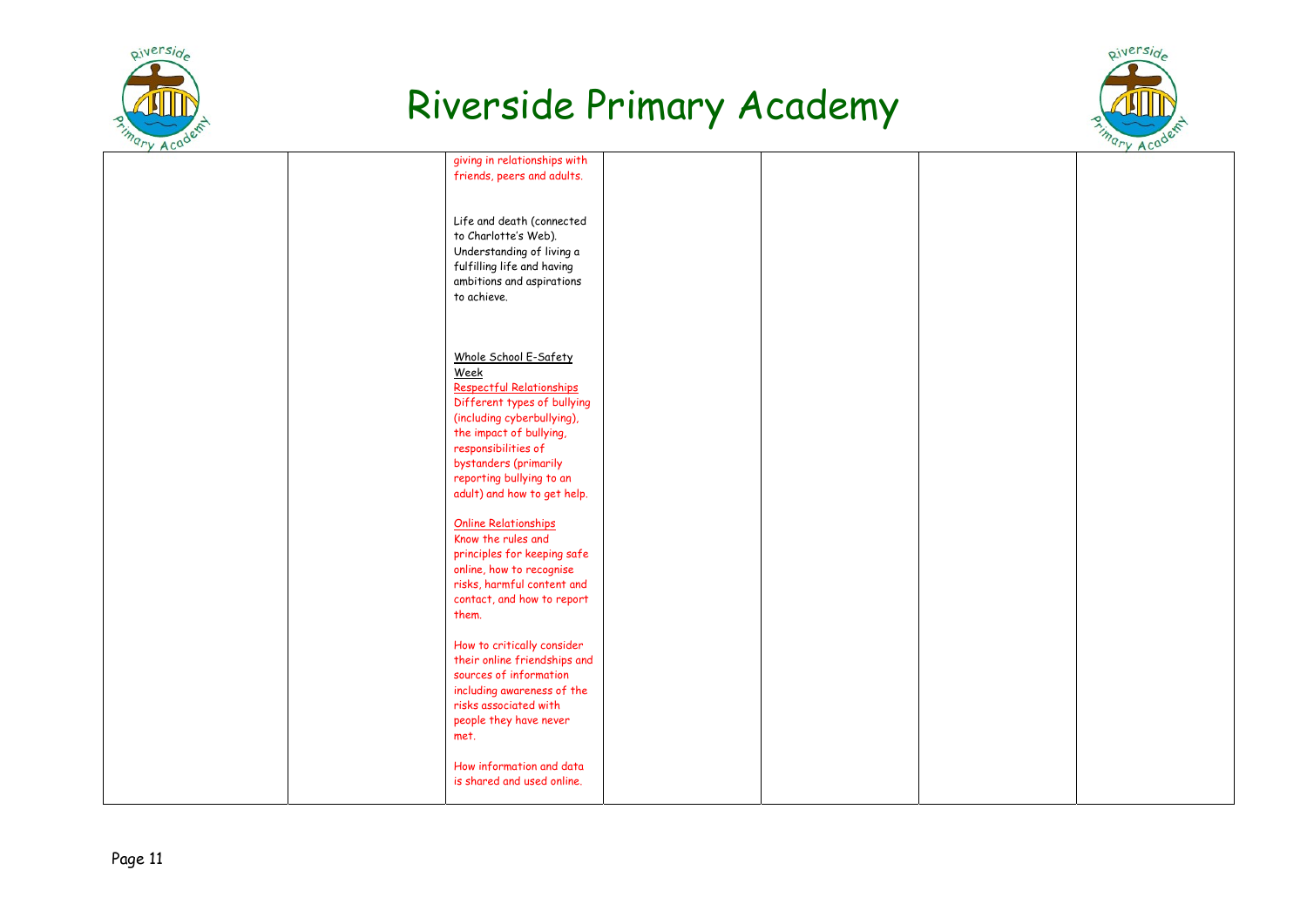



| "'y Acu |                             | "'y Acu |
|---------|-----------------------------|---------|
|         | <b>Mental Wellbeing</b>     |         |
|         | That bullying (including    |         |
|         | cyberbullying) has a        |         |
|         | negative and often lasting  |         |
|         | impact on mental wellbeing. |         |
|         | Where and how to seek       |         |
|         | support (including          |         |
|         | recognising the triggers    |         |
|         | for seeking support),       |         |
|         | including whom in school    |         |
|         | they should speak to if     |         |
|         | they are worried about      |         |
|         | their own or someone else's |         |
|         | mental wellbeing or ability |         |
|         | to control their emotions   |         |
|         | (including issues arising   |         |
|         | online).                    |         |
|         | arding                      |         |
|         | Safeguarding                |         |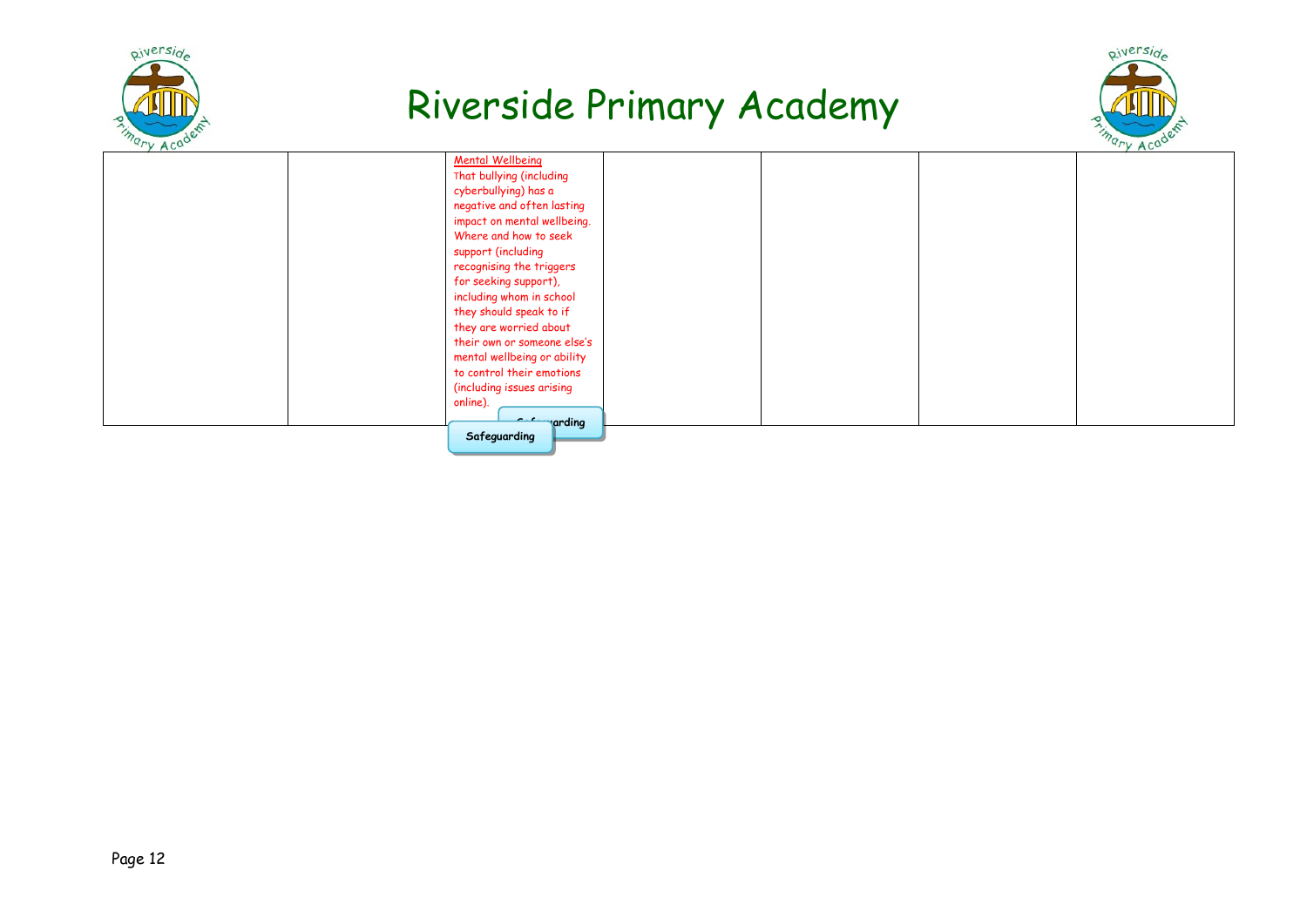



#### PSHE & SMSC Curriculum Overview - Upper Key Stage Two

| Year group                                                                                                                                           | Topic 1                                                                                                                                                                                                                                                                                                                                                                                                                                                                                                                                                                                                                                                                                                                                                                                                                                                                                                                                                                                                                                                                                                                                                                                                | Topic 2                                                                                                                                                                                                                                                                                                                                                                                                                                                                                                                                                                                 | Topic 3                                                                                                                                                                                                                                                                                                                                                                                                                                                                                                                           | Topic 4                                                                                                                                                                                                                                                                                                                                                                                                                                                                                                                                                                                | Topic 5                                                                                                                                                                                                                                                                                                                                                                                                                  | Topic 6                                                                                                                                                        |  |
|------------------------------------------------------------------------------------------------------------------------------------------------------|--------------------------------------------------------------------------------------------------------------------------------------------------------------------------------------------------------------------------------------------------------------------------------------------------------------------------------------------------------------------------------------------------------------------------------------------------------------------------------------------------------------------------------------------------------------------------------------------------------------------------------------------------------------------------------------------------------------------------------------------------------------------------------------------------------------------------------------------------------------------------------------------------------------------------------------------------------------------------------------------------------------------------------------------------------------------------------------------------------------------------------------------------------------------------------------------------------|-----------------------------------------------------------------------------------------------------------------------------------------------------------------------------------------------------------------------------------------------------------------------------------------------------------------------------------------------------------------------------------------------------------------------------------------------------------------------------------------------------------------------------------------------------------------------------------------|-----------------------------------------------------------------------------------------------------------------------------------------------------------------------------------------------------------------------------------------------------------------------------------------------------------------------------------------------------------------------------------------------------------------------------------------------------------------------------------------------------------------------------------|----------------------------------------------------------------------------------------------------------------------------------------------------------------------------------------------------------------------------------------------------------------------------------------------------------------------------------------------------------------------------------------------------------------------------------------------------------------------------------------------------------------------------------------------------------------------------------------|--------------------------------------------------------------------------------------------------------------------------------------------------------------------------------------------------------------------------------------------------------------------------------------------------------------------------------------------------------------------------------------------------------------------------|----------------------------------------------------------------------------------------------------------------------------------------------------------------|--|
| Subject                                                                                                                                              |                                                                                                                                                                                                                                                                                                                                                                                                                                                                                                                                                                                                                                                                                                                                                                                                                                                                                                                                                                                                                                                                                                                                                                                                        |                                                                                                                                                                                                                                                                                                                                                                                                                                                                                                                                                                                         |                                                                                                                                                                                                                                                                                                                                                                                                                                                                                                                                   |                                                                                                                                                                                                                                                                                                                                                                                                                                                                                                                                                                                        |                                                                                                                                                                                                                                                                                                                                                                                                                          |                                                                                                                                                                |  |
|                                                                                                                                                      | Physical Health and Well- Being - Mental Wellbeing<br>That mental wellbeing is a normal part of daily life, in the same way as physical health. the benefits of physical exercise, time outdoors, community participation, voluntary and service-<br>based activity on mental wellbeing and happiness, simple self-care techniques, including the importance of rest, time spent with friends and family and the benefits of hobbies and<br>interests. Isolation and loneliness can affect children and that it is very important for children to discuss their feelings with an adult and seek support. That bullying (including<br>cyberbullying) has a negative and often lasting impact on mental wellbeing. Where and how to seek support (including recognising the triggers for seeking support), including whom in<br>school they should speak to if they are worried about their own or someone else's mental wellbeing or ability to control their emotions (including issues arising online). It is common<br>for people to experience mental ill health. For many people who do, the problems can be resolved if the right support is made available, especially if accessed early enough. |                                                                                                                                                                                                                                                                                                                                                                                                                                                                                                                                                                                         |                                                                                                                                                                                                                                                                                                                                                                                                                                                                                                                                   |                                                                                                                                                                                                                                                                                                                                                                                                                                                                                                                                                                                        |                                                                                                                                                                                                                                                                                                                                                                                                                          |                                                                                                                                                                |  |
| Year 5<br><b>British Values Links</b><br>The Rules of Law<br>Individual Liberty - making<br>empowered choices.<br><b>Mutual Respect</b><br>Tolerance | Cycling Proficiency<br>Road Safety and<br>preparing for being<br>safe on dark winter<br>nights, Halloween<br>safety and stranger<br>danger.<br>Cycling Proficiency<br>and the safety of<br>riding a bike (every<br>two years)<br>Importance<br>of safety<br>Managing<br>risks<br>Rules of<br>the road<br>Adapted bikes for all<br>users<br>Wheel chair races.                                                                                                                                                                                                                                                                                                                                                                                                                                                                                                                                                                                                                                                                                                                                                                                                                                          | Water Aid<br>(world perspective). Know how<br>water is used or wasted in our<br>homes, leisure, industries and<br>the world. To know that your<br>actions affect yourself and<br>others around you. Water<br>Harvesting using water butts<br>around school. (Maths link -<br>data handling & measuring<br>water collected).<br>Links to BFG - English -<br>teaching young children about<br>where to go for help, discuss<br>the work of children's<br>charities e.g. child-line, NSPCC<br>Whole School E-Safety Week<br><b>Respectful Relationships</b><br>Different types of bullying | Conservation<br>Do we all have responsibility to<br>care for the Wold's<br>Rainforests?<br>Examine conservation of the<br>world's rainforest and the<br>impact of human behaviour<br>upon these precious<br>ecosystems.<br>What is the rate of rainforest<br>destruction and does this<br>effect global warming?<br><b>Being Safe</b><br>About the concept of privacy<br>and the implications of it for<br>both children and adults:<br>including that it is not always<br>right to keep secrets if they<br>relate to being safe. | Families / Society / Debate<br>Families come in various forms.<br>What is yours like? How family<br>members show respect and<br>tolerance - what is acceptable &<br>what is not.<br>Society has rules for its citizens.<br>Discuss the rules in the muggle<br>world and the wizarding world. How<br>should Harry treat the Dursley<br>family? How would you want to treat<br>them & what does society allow you<br>to do? Could witches & wizards<br>exist in our real world? Compare the<br>Ministry of Magic with Democracy<br>today.<br>Mudbloods and pureblood links to<br>racism. | Aspirations of children<br>today and children in the<br>past.<br>(Role play) Reflecting<br>health, wellbeing,<br>emotions and aspirations<br>of Victorian children and<br>ourselves - compare.<br>Are there gender<br>differences within<br>aspirations of Victorian<br>children and children<br>today?<br><b>Basic First Aid</b><br>How to make a clear and<br>efficient call to<br>emergency services if<br>necessary. | Moving in to year 6<br>Accomplishments<br>throughout year 5<br>and targets, goals<br>for moving in to<br>year 6. Can we<br>realistically achieve<br>our goals? |  |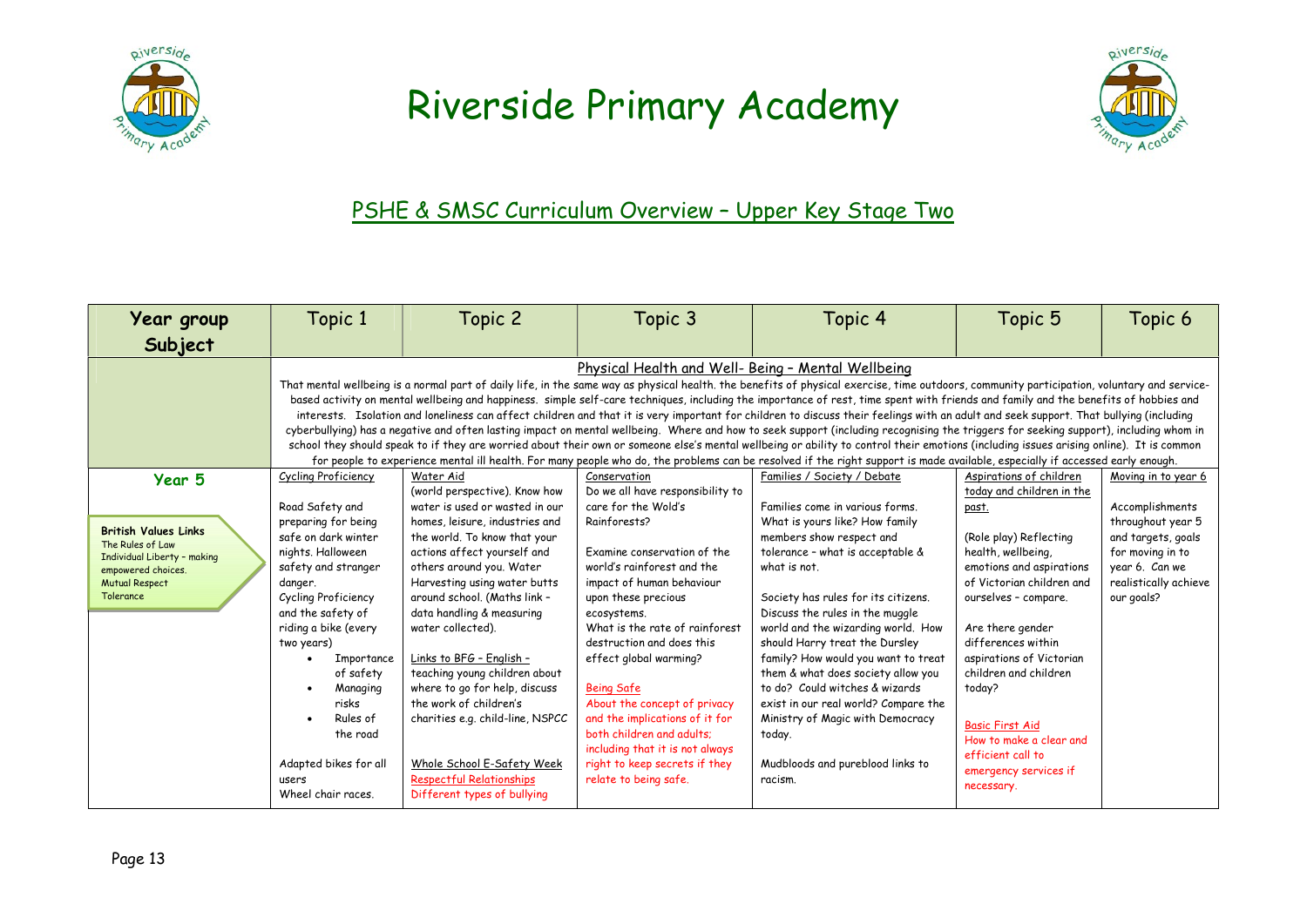



|                        | (including cyberbullying), the   | That each person's body          | <b>Respectful Relationships</b>        | Concepts of basic first- |  |
|------------------------|----------------------------------|----------------------------------|----------------------------------------|--------------------------|--|
|                        | impact of bullying,              | belongs to them, and the         | The importance of permission-          | aid, for example dealing |  |
| Safeguarding           | responsibilities of bystanders   | differences between              | seeking and giving in relationships    | with common injuries,    |  |
|                        | (primarily reporting bullying to | appropriate and inappropriate    | with friends, peers and adults.        | including head injuries. |  |
| <b>Being Safe</b>      | an adult) and how to get help.   | or unsafe physical, and other,   |                                        |                          |  |
| How to recognise and   |                                  | contact.                         | What a stereotype is, and how          |                          |  |
| report feelings of     | <b>Online Relationships</b>      |                                  | stereotypes can be unfair, negative    |                          |  |
| being unsafe or        | Know the rules and principles    | Puberty Talks To Yr5 Girls       | or destructive.                        |                          |  |
| feeling bad about any  | for keeping safe online, how to  | <b>Changing Adolescent Body</b>  |                                        |                          |  |
| adult.                 | recognise risks, harmful         | Key facts about puberty and      | <b>Being Safe</b>                      |                          |  |
| How to ask for advice  | content and contact, and how     | the changing adolescent body,    | How to respond safely and              |                          |  |
| or help for themselves | to report them.                  | particularly from age 9          | appropriately to adults they may       |                          |  |
| or others, and to keep |                                  | through to age 11, including     | encounter (in all contexts, including  |                          |  |
| trying until they are  | How to critically consider       | physical and emotional           | online) whom they do not know.         |                          |  |
| heard.                 | their online friendships and     | changes.                         |                                        |                          |  |
| How to report          | sources of information           | About menstrual wellbeing        |                                        |                          |  |
| concerns or abuse, and | including awareness of the       | including the key facts about    | <b>Health Prevention</b>               |                          |  |
| the vocabulary and     | risks associated with people     | the menstrual cycle.             | How to recognise early signs of        |                          |  |
| confidence needed to   | they have never met.             |                                  | physical illness, such as weight loss, |                          |  |
| do so.                 |                                  |                                  | or unexplained changes to the body.    |                          |  |
| Where to get advice    | How information and data is      | Relationships, feelings and      |                                        |                          |  |
| e.g. family, school    | shared and used online.          | emotions.                        | <b>Science Link</b>                    |                          |  |
| and/or other sources.  |                                  | It is ok to be who you want to   |                                        |                          |  |
|                        | Safeguarding                     | be and love who you want to      |                                        |                          |  |
|                        |                                  | love regardless of gender,       |                                        |                          |  |
|                        | <b>Mental Wellbeing</b>          | race, stereotypes and religion.  |                                        |                          |  |
|                        | That bullying (including         |                                  |                                        |                          |  |
|                        | cyberbullying) has a negative    |                                  |                                        |                          |  |
|                        | and often lasting impact on      | <b>Respectful Relationships</b>  |                                        |                          |  |
|                        | mental wellbeing. Where and      | The importance of self-          |                                        |                          |  |
|                        | how to seek support (including   | respect and how this links to    |                                        |                          |  |
|                        | recognising the triggers for     | their own happiness.             |                                        |                          |  |
|                        | seeking support), including      |                                  |                                        |                          |  |
|                        | whom in school they should       | Safer Internet Day               |                                        |                          |  |
|                        | speak to if they are worried     | <b>Respectful Relationships</b>  |                                        |                          |  |
|                        | about their own or someone       | Different types of bullying      |                                        |                          |  |
|                        | else's mental wellbeing or       | (including cyberbullying), the   |                                        |                          |  |
|                        | ability to control their         | impact of bullying,              |                                        |                          |  |
|                        | emotions (including issues       | responsibilities of bystanders   |                                        |                          |  |
|                        | arising online).                 | (primarily reporting bullying to |                                        |                          |  |
|                        |                                  | an adult) and how to get help.   |                                        |                          |  |

Safeguarding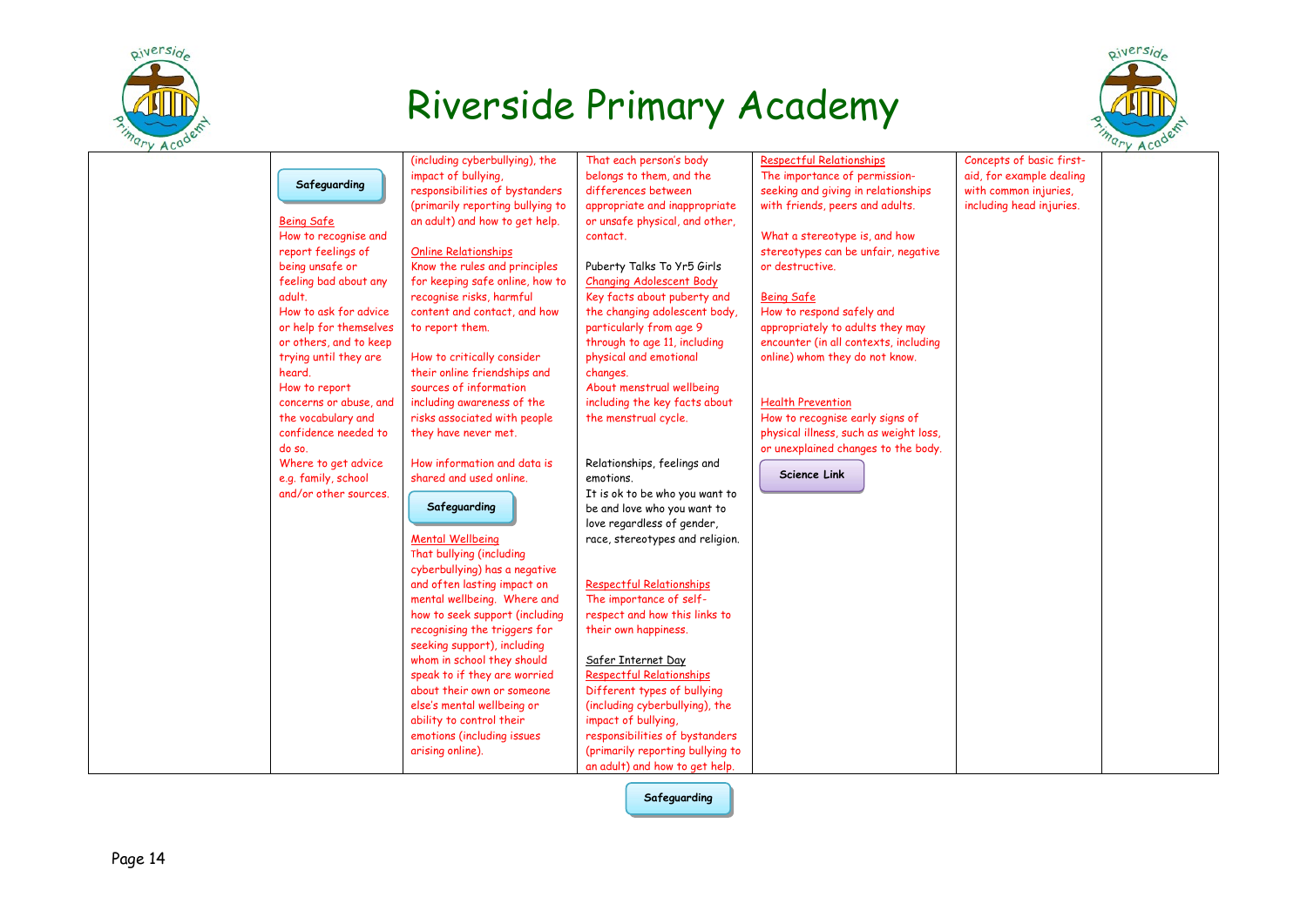



### PSHE & SMSC Curriculum Overview - Upper Key Stage Two

| Year group                                              | Topic 1                                                                                                                                                                            | Topic 2                                                                                                                                                                                 | Topic 3                                                         | Topic 4                                                                                                                                                                                                                                                                                                                                                                          | Topic 5                    | Topic 6                              |  |  |
|---------------------------------------------------------|------------------------------------------------------------------------------------------------------------------------------------------------------------------------------------|-----------------------------------------------------------------------------------------------------------------------------------------------------------------------------------------|-----------------------------------------------------------------|----------------------------------------------------------------------------------------------------------------------------------------------------------------------------------------------------------------------------------------------------------------------------------------------------------------------------------------------------------------------------------|----------------------------|--------------------------------------|--|--|
| Subject                                                 |                                                                                                                                                                                    |                                                                                                                                                                                         |                                                                 |                                                                                                                                                                                                                                                                                                                                                                                  |                            |                                      |  |  |
|                                                         | Physical Health and Well- Being - Mental Wellbeing                                                                                                                                 |                                                                                                                                                                                         |                                                                 |                                                                                                                                                                                                                                                                                                                                                                                  |                            |                                      |  |  |
|                                                         | That mental wellbeing is a normal part of daily life, in the same way as physical health. the benefits of physical exercise, time outdoors, community participation, voluntary and |                                                                                                                                                                                         |                                                                 |                                                                                                                                                                                                                                                                                                                                                                                  |                            |                                      |  |  |
|                                                         |                                                                                                                                                                                    | service-based activity on mental wellbeing and happiness. simple self-care techniques, including the importance of rest, time spent with friends and family and the benefits of hobbies |                                                                 |                                                                                                                                                                                                                                                                                                                                                                                  |                            |                                      |  |  |
|                                                         |                                                                                                                                                                                    |                                                                                                                                                                                         |                                                                 | and interests. Isolation and loneliness can affect children and that it is very important for children to discuss their feelings with an adult and seek support. That bullying (including                                                                                                                                                                                        |                            |                                      |  |  |
|                                                         |                                                                                                                                                                                    |                                                                                                                                                                                         |                                                                 | cyberbullying) has a negative and often lasting impact on mental wellbeing. Where and how to seek support (including recognising the triggers for seeking support), including whom in<br>school they should speak to if they are worried about their own or someone else's mental wellbeing or ability to control their emotions (including issues arising online). It is common |                            |                                      |  |  |
|                                                         |                                                                                                                                                                                    |                                                                                                                                                                                         |                                                                 | for people to experience mental ill health. For many people who do, the problems can be resolved if the right support is made available, especially if accessed early enough.                                                                                                                                                                                                    |                            |                                      |  |  |
| Year 6                                                  | Residential Learning                                                                                                                                                               | Coping with stress & pressure.                                                                                                                                                          | Puberty Talks                                                   | Empathy                                                                                                                                                                                                                                                                                                                                                                          | Career Related Learning    | Special memories                     |  |  |
|                                                         | Centre                                                                                                                                                                             |                                                                                                                                                                                         |                                                                 |                                                                                                                                                                                                                                                                                                                                                                                  |                            | and moving on-                       |  |  |
|                                                         |                                                                                                                                                                                    | Drugs, Alcohol and Tobacco                                                                                                                                                              | Nurse to talk to boys & girls                                   | Evacuation, victims of war past and                                                                                                                                                                                                                                                                                                                                              | Preparing to play active   | preparing for                        |  |  |
|                                                         | Team work.                                                                                                                                                                         | The facts about legal and                                                                                                                                                               | about periods & sexual                                          | present, prisoner of war.                                                                                                                                                                                                                                                                                                                                                        | roles as citizens within   | secondary school                     |  |  |
|                                                         | communication,                                                                                                                                                                     | illegal harmful substances and                                                                                                                                                          | relationships. (Parents need to                                 |                                                                                                                                                                                                                                                                                                                                                                                  | our society.               | and making new                       |  |  |
| <b>British Values Links</b>                             | challenges                                                                                                                                                                         | associated risks, including                                                                                                                                                             | be given opportunity to view                                    |                                                                                                                                                                                                                                                                                                                                                                                  | What makes a society so    | friends.                             |  |  |
| Democracy, The Rule of Law,                             | Getting out of your                                                                                                                                                                | smoking, alcohol use and drug-                                                                                                                                                          | the DVD first).                                                 | Discrimination, prejudice and racism                                                                                                                                                                                                                                                                                                                                             | diverse?                   | Coping with worries                  |  |  |
| <b>Individual Liberty, Mutual</b><br>Respect, Tolerance | comfort zone                                                                                                                                                                       | taking.                                                                                                                                                                                 |                                                                 |                                                                                                                                                                                                                                                                                                                                                                                  | Trading and managing       | & concerns when                      |  |  |
|                                                         | New experiences                                                                                                                                                                    |                                                                                                                                                                                         | <b>Changing Adolescent Body</b>                                 |                                                                                                                                                                                                                                                                                                                                                                                  | money / budgets.           | moving on. Is                        |  |  |
|                                                         | Staying away from                                                                                                                                                                  | Drugs awareness workshop                                                                                                                                                                | Key facts about puberty and                                     |                                                                                                                                                                                                                                                                                                                                                                                  | Careers Fair - invite      | change good?. New                    |  |  |
|                                                         | home                                                                                                                                                                               | afternoon. Making healthy                                                                                                                                                               | the changing adolescent body,                                   |                                                                                                                                                                                                                                                                                                                                                                                  | professionals in to school | routines &                           |  |  |
|                                                         | Working with new                                                                                                                                                                   | choices which might be                                                                                                                                                                  | particularly from age 9                                         |                                                                                                                                                                                                                                                                                                                                                                                  | to discuss careers with    | expectations and<br>how to deal with |  |  |
|                                                         | people                                                                                                                                                                             | different to the choices of our<br>parents. Health & wellbeing &                                                                                                                        | through to age 11, including<br>physical and emotional changes. |                                                                                                                                                                                                                                                                                                                                                                                  | year 6 pupils.             | them and be                          |  |  |
|                                                         |                                                                                                                                                                                    | how you control them.                                                                                                                                                                   | About menstrual wellbeing                                       |                                                                                                                                                                                                                                                                                                                                                                                  |                            | prepared. Dealing                    |  |  |
|                                                         |                                                                                                                                                                                    |                                                                                                                                                                                         | including the key facts about                                   |                                                                                                                                                                                                                                                                                                                                                                                  |                            | with building new                    |  |  |
|                                                         |                                                                                                                                                                                    | What impacts upon our well-                                                                                                                                                             | the menstrual cycle.                                            |                                                                                                                                                                                                                                                                                                                                                                                  |                            | relationships e.g.                   |  |  |
|                                                         |                                                                                                                                                                                    | being?                                                                                                                                                                                  |                                                                 |                                                                                                                                                                                                                                                                                                                                                                                  |                            | friends, new                         |  |  |
|                                                         |                                                                                                                                                                                    | • Feeling accepted for who                                                                                                                                                              |                                                                 |                                                                                                                                                                                                                                                                                                                                                                                  |                            | teachers. Learning                   |  |  |
|                                                         |                                                                                                                                                                                    | we are                                                                                                                                                                                  | Relationships, feelings and                                     |                                                                                                                                                                                                                                                                                                                                                                                  |                            | the new names for                    |  |  |
|                                                         |                                                                                                                                                                                    |                                                                                                                                                                                         | emotions as we approach                                         |                                                                                                                                                                                                                                                                                                                                                                                  |                            | subjects. What                       |  |  |
|                                                         |                                                                                                                                                                                    | • Having support from                                                                                                                                                                   | adolescence.                                                    |                                                                                                                                                                                                                                                                                                                                                                                  |                            | are Chemistry &                      |  |  |
|                                                         |                                                                                                                                                                                    |                                                                                                                                                                                         |                                                                 |                                                                                                                                                                                                                                                                                                                                                                                  |                            | Home Economics?                      |  |  |
|                                                         |                                                                                                                                                                                    | others                                                                                                                                                                                  | It is ok to be who you want to                                  |                                                                                                                                                                                                                                                                                                                                                                                  |                            | Lots of circle time                  |  |  |
|                                                         |                                                                                                                                                                                    |                                                                                                                                                                                         | be and love who you want to                                     |                                                                                                                                                                                                                                                                                                                                                                                  |                            | to reinforce                         |  |  |
|                                                         |                                                                                                                                                                                    | • We are all unique and this                                                                                                                                                            | love regardless of gender,                                      |                                                                                                                                                                                                                                                                                                                                                                                  |                            | confidence                           |  |  |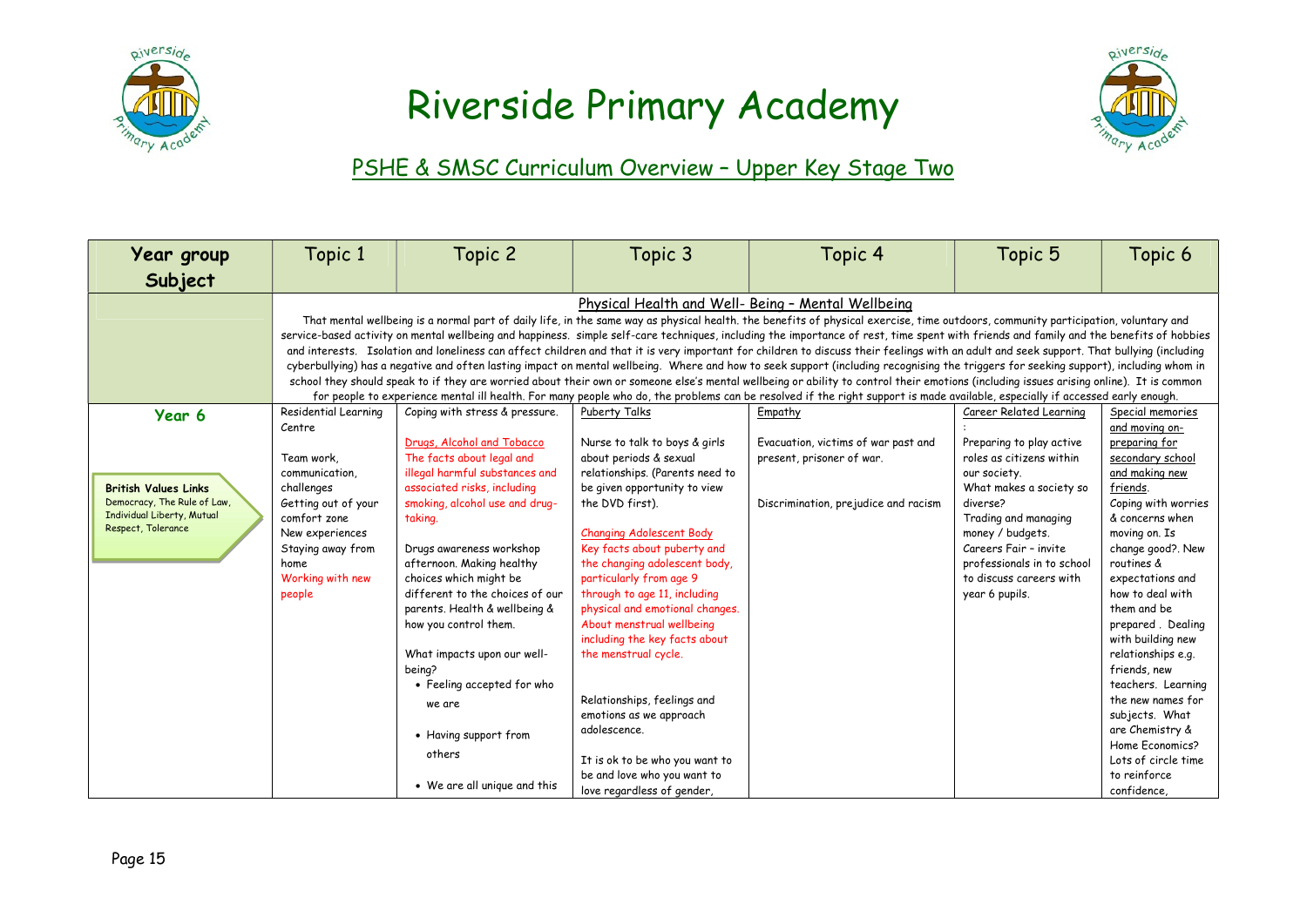



| $\cdots$ |                                  |                                  |  | $\sqrt{10}$       |
|----------|----------------------------------|----------------------------------|--|-------------------|
|          | ok                               | race, stereotypes and religion.  |  | resilience and    |
|          |                                  |                                  |  | independence.     |
|          |                                  | What is social acceptance?       |  |                   |
|          | Whole School E-Safety Week       | Family acceptance?               |  | <b>Being Safe</b> |
|          | <b>Respectful Relationships</b>  | Community acceptance?            |  | What sorts of     |
|          | Different types of bullying      |                                  |  | boundaries are    |
|          | (including cyberbullying), the   | Is everyone socially accepted?   |  | appropriate in    |
|          | impact of bullying,              | How does it feel to be           |  | friendships with  |
|          | responsibilities of bystanders   | excluded because of your         |  | peers and others  |
|          | (primarily reporting bullying to | gender, race, religion or sexual |  | (including in a   |
|          | an adult) and how to get help.   | orientation?                     |  | digital context). |
|          |                                  |                                  |  |                   |
|          | <b>Online Relationships</b>      | <b>Being Safe</b>                |  |                   |
|          | Know the rules and principles    | About the concept of privacy     |  |                   |
|          | for keeping safe online, how to  | and the implications of it for   |  |                   |
|          | recognise risks, harmful         | both children and adults;        |  |                   |
|          | content and contact, and how     | including that it is not always  |  |                   |
|          | to report them.                  | right to keep secrets if they    |  |                   |
|          |                                  | relate to being safe.            |  |                   |
|          | How to critically consider their |                                  |  |                   |
|          | online friendships and sources   | That each person's body          |  |                   |
|          | of information including         | belongs to them, and the         |  |                   |
|          | awareness of the risks           | differences between              |  |                   |
|          | associated with people they      | appropriate and inappropriate    |  |                   |
|          | have never met.                  | or unsafe physical, and other,   |  |                   |
|          |                                  | contact.                         |  |                   |
|          | How information and data is      |                                  |  |                   |
|          | shared and used online.          | <b>Respectful Relationships</b>  |  |                   |
|          |                                  | The conventions of courtesy      |  |                   |
|          | <b>Mental Wellbeing</b>          | and manners. The importance      |  |                   |
|          | That bullying (including         | of self-respect and how this     |  |                   |
|          | cyberbullying) has a negative    | links to their own happiness.    |  |                   |
|          | and often lasting impact on      |                                  |  |                   |
|          | mental wellbeing. Where and      | That in school and in wider      |  |                   |
|          | how to seek support (including   | society they can expect to be    |  |                   |
|          | recognising the triggers for     | treated with respect by          |  |                   |
|          | seeking support), including      | others, and that in turn they    |  |                   |
|          | whom in school they should       | should show due respect to       |  |                   |
|          | speak to if they are worried     | others, including those in       |  |                   |
|          | about their own or someone       | positions of authority.          |  |                   |
|          | else's mental wellbeing or       |                                  |  |                   |
|          | ability to control their         | Safer Internet Day               |  |                   |
|          | emotions (including issues       | <b>Respectful Relationships</b>  |  |                   |
|          |                                  |                                  |  |                   |